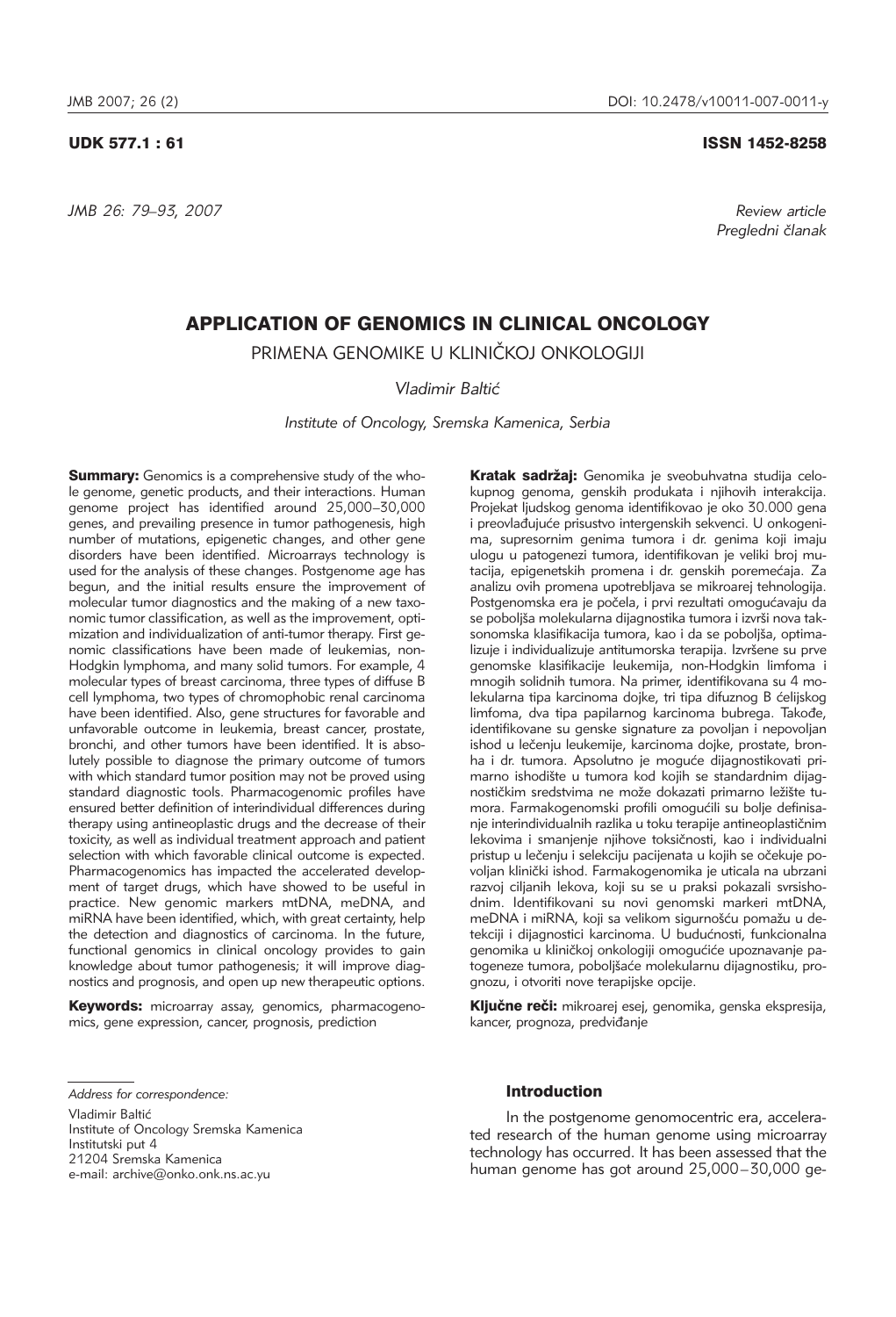nes, but around 75% genomes contain so-called intergenic DNA or non-coding sequences. The International HumMap Project identifies the variations in DNA sequences that are common among humans (1, 2). More than 291 cancer-causing genes have been identified, which is around 1% of the human genome, and around 6% tyrosine and serine kinases have been associated with human cancer (2, 3). Genomics is the comprehensive study of whole sets of genes, gene products, and their interactions (1, 3).

Cancer is a heterogenous group of diseases occurring due to the accumulation of genetic mutations of cancer-related genes, chromosomal instability, and epigenetic changes (4). These abnormalities influence the expression of genes that control tumor growth, apoptosis, invasiveness, metastatic potential and responsiveness or resistance to chemotherapy (5). Identification of these genes that are mutated or the loss of function of antioncogenes in cancer is the central aim of cancer research (6). Microarrays technology has made it possible to identify all of the tumor-specific mutations, to make the molecular profile of individual tumors at the DNA, RNA, and protein levels and to test the genomic response to particular drugs (7). The ability to measure the expression of the thousands of genes in a tumor specimen has revolutionized our ability to describe cancers. Recent studies suggest the usage of DNA microarray technology for class discovery and class prediction, while a major confounder in the generation of gene expression profiles is likely to be the necessity of using small tissue samples  $(1 \text{ ua})$   $(8)$ . Techniques for the »molecular profiling« include: DNA expression profiling, single nucleotide polymorphism (SNP), array-based comparative genomic hybridization (aCGH), genomic resequencing arrays, and serum/tissue proteomics (9, 10).

Nowadays, there is a high interest in transferring microarray technology to clinical oncology because of: the contribution in tumor subtypisation, the identification of persons with increased tumor risk, the identification of the tumor of unknown result, the determination of optimal individual treatment, the identification of predictive and prognostic genomic markers, and the development of new target medicines (2–10). However, routine application of microarray technology in clinical practice requires more significant improvements in the standardisation of microarrays and further improvement of bioinformatics and genome structures in relation to standard methods. The working group on biomedical technology dealing with the creation of a Human Cancer Genome Project (HCGP) aims at forming a large collection of the samples of all tumor types and at making their complete genome specification including multiple technologies. There are now over 4.4 million sequences in the national Center for Biotechnology Information (NCBI) database of Expressed Sequence Tages (ESTs). The Cancer Genome Atlas (CGA) is a pilot project to determine all genomic changes involved in all types of human cancer (11, 12).

The National Cancer Institute (NCI) and National Human Genome Research Institute (NHGRI) today try to accelerate the understanding of the molecular basis of cancer through the application of genome analysis, and the creation of the network of national centers for bioinformatics. Also, in Europe, German Research Center and in Australia MC Callum Center develop a large scale of cancer genomics programs. This paper describes the possible application of DNA microarray in clinical oncology.

#### Basics of DNA microarrays

DNA microarray is a technique that provides global analysis of gene expression at the level of transcription. Microarrays have been used extensively to simultaneously monitor the expression of thousands of genes from human tumor samples. Because of gown, microarray extends wide bridges between basic science and clinical oncology (13). Microarrays analyses are used in clinical oncology: to identify altered genes or biochemical pathways associated with particular disease, to identify new molecular classes of disease (class discovery), and to predict diagnosis and classification of unknown samples (class prediction) (14).

A DNA microarray, also known as gene or genome chip, DNA chip, biochip, or gene array, is a miniaturized microsystem containing cDNA fragments from thousands of different genes that are immobilized, or attached, at fixed locations (spots) on glass or other matrix. The production of spotted microarrays is a highly automated process to print cDNA or oligonucleotides on the support. The sample spots sizes in microarray are less than 200 microns in diameter, and these arrays usually contain thousands of spots (*Figure 1*) (15).

In general, today, there are two platforms: »cDNA« and »oligonucleotide microarrays« are currently used by a majority of investigators and both are effective. Complementary DNA arrays contain polymerase chain products (PCR) of 500–5000 bp cDNA collections that can be focused on genes expressed in a particular cell type. Oligonucleotide microarrays offer greater specificity than cDNAs, because they can be deposited or synthesized directly on the surface of a support, and because they can be tailored to minimize chances of cross-hybridisation, and sequences up to 25–70 bp have been effective (9, 15). For a microarray experiment, 10–40 mg of high quality RNA is necessary (15).

The whole basic concept of microarray technology is based on hybridization probing. A typical DNA microarray experiment involves the following steps: DNA types, chip fabrication, sample preparation, assay, readout, and bioinformatics. In the first step, total RNA or mRNA is isolated from the source tissue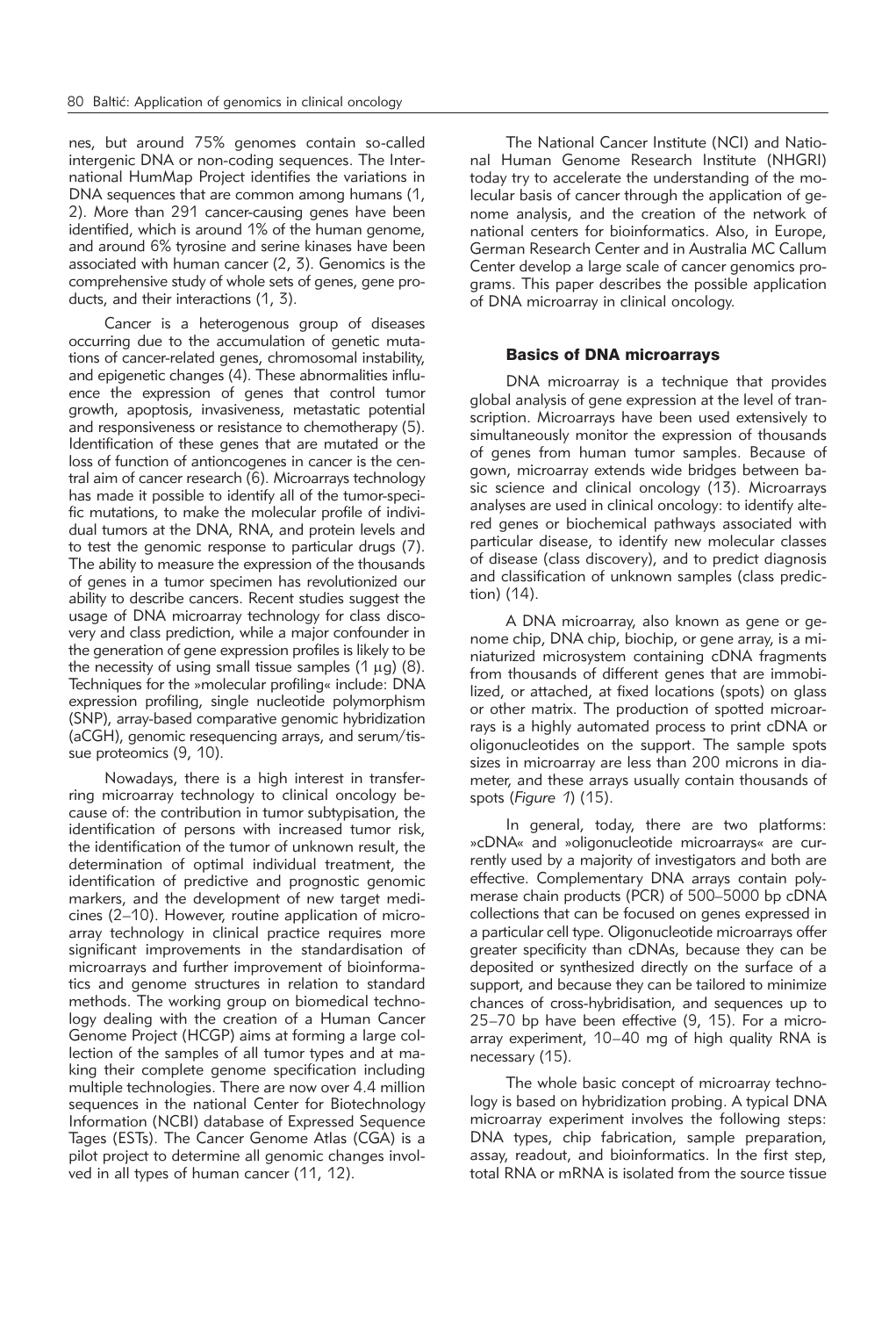

Figure 1 Schematic illustration of DNA microarray analysis.

Panel A: two-color analysis. Panel B: single-color analysis. Taken over from: Quackabush J (N Engl J Med 2006; 354: 2463-721).

or cells and converted to cDNA by reverse transcription labeled with a fluorescent dye, hybridized to the probes on the microarray and detected by phosphor-imaging or fluorescent scanning. After hybridization, the slide is scanned using two different wave lengths, corresponding to the dyes used. The scanning processes generate an image file. The final step in microarray experiments is bioinformatics analysis (15). An image analysis software is used to calculate the intensity of each spot on the array and to store these measurements in a text file. For statistical analysis and visualization of gene expression data development there is a large number of software tools (e.g. Gene Spring, Gene Cluster, dCHIP). For the analysis of the voluminous data there are two methods of pattern recognition: unsupervised and supervised. The expression data can be pictorially summarized, where each row represents a single gene, and each column represents expression levels. The Microarray Gene Expression Data Society (MGEDS) (www.mged.org) recommends the use of a set of Minimum Information About a Microarray Experiment or MIAME (www.mged.org/workgroups/ MIAME/miame.checklist.html) (16, 17).

The significant contribution that bioinformatics has made to genomic research is the development and maintenance of nucleotide sequences data bases. There are six major data bases of publicly available information: Gene Bank, EMBL, DNA Data Bank of Japan, Gene Expression Omnibus (GEO) of the National Center for Biotechnology Information at NIH, and Array-Express of the European Bioinformatics Network (Hu-GENet). For example, the current Gene Bank contains more than 17 billion bases from more than 100.000 species. Also, the Cancer Gene Expression Database is an integrated database of gene expression and clinical information (http://cged.hgc.jp) (5, 8, 18). Catalogue of Somatic Mutations in Cancer (COSMIC) is designed to store and display somatic mutation information, and related details contain information relating to human cancer (COSMIC) (http://www.sanger.ac.uk/genetic/CGP/cosmic).

# The applicability of DNA microarrays in molecular diagnosis of cancer

Microarrays have been used to study various tumor types, most notably lymphomas and cancers: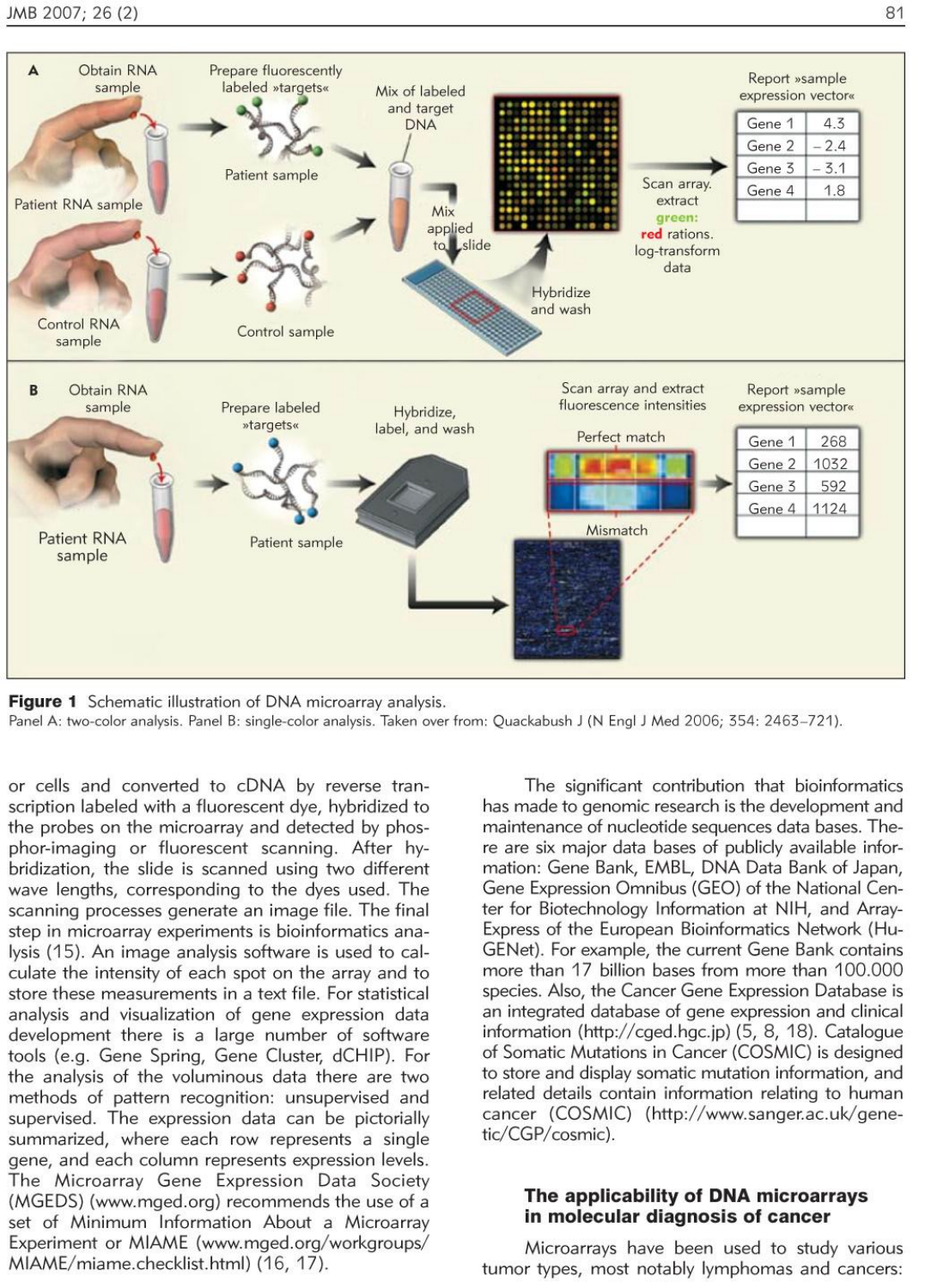breast, colon, lung, prostate, ovary, gastric, melanoma and carcinoma of unknown primary. Gene expression profiling for cancer diagnosis was originally demonstrated in 1999 with microarrays to study the expression of 6,817 human genes in 72 acute lymphatic leukemia cases (ALL) (8, 19). Today, the interpretation of new classes of ALL is not possible without accurate class labels leukemia-specific genetic translocation. Xiong H. and Chen YW identified the seven subtypes of ALL: bcr-abl, E-2A-PBX1, MLL, T-ALL, TEL-AML-1, hyperdiploid > 50 chromosomes, and »others« (20). The subtype TEL-AML-1 in t(12, 21) has good prognosis, and fusion transcript is a prognostic indicator for ALL (19–21). These data indicate the response to chemotherapy is »molecular hard wired« for therapy. MLL leukemias are overexpression of FLT3 which may be a particularly poor response to conventional chemotherapy. Detection of IGkV and TCR genes rearrangements is the most sensitive predictor of relaps in ALL and an excellent marker of minimal residual disease (22).

Acute myeloid leukemia is a heterogeneous molecular disease. Bullinger et al. and Valk et al., 2004, identified five molecular subgroups of AML: PML-RAR, AML1-ETO, CBFB-MYH11, MLL and CD34+ normal – with »poor prognosis« (21, 22). However, Willson et al. (23), 2006, divide AMLs into six cluster groups: A, B, C, D, E, and F. In cluster A they demonstrated mutations of NPM1 genes and overexpression of WTL gene, and genes that promote apoptosis (LTB1, Casp3). In cluster B they identified overexpression of ABCG2, MDR1, BCRP, and MRX genes. Also, in cluster C they identified overexpression of genes for: IRF1, IL-10RA, and MALT-1. In cluster D was defined a »high proliferative signature« and identified down regulation of HOXA9 and HOXA10. The final, cluster F, was defined as having NPM1 mutations and a »monocyte gene signature« that impacts prognosis and therapy of AML (23). However, in AML with normal kariotype they identified two clusters, type I and type II, with different survival rates. CBF is a relatively frequent subtype of AML and carries mutations in the KIT gene  $(24)$ .

Chronic myelogenous leukemia (CML) is a myeloid stem cell neoplasm with a disease-defining chromosomal translocation, the Philadelphia chromosome (Ph). This translocation fuses two normally separate genes, BCR and ABL, resulting in the BCR-ABL, the oncogene responsible for the development of CML (25). The fused Bcr/abl gene and its gene products provide specific markers for diagnosis and disease monitoring. Screening the Ph chromosome for CML is currently not recommended. However, PCR assay is a powerful tool for the detection of subclinical minimal residual diseases (25, 26). During Bcr/ abl translocation, the chromosome 9 breakpoint involves a large 200 kb region within the alteration first exone. The breakpoint on the chromosome 22 is a cluster of three much smaller regions of the Bcr

gene (M-Bcr, m-Bcr, and  $\mu$ -Bcr) (27). Chronic lymphocytic leukemia (CLL) is the leukemia most often found in humans and it is an indolent but inexorable disease with no cure. The presence of somatic mutations in the immunoglobulin genes of CLL cells defined a group that had stable or slowly progressing disease (*Figure 2*) (28). By contrast, patients with unmutated CLL cells had aggressive disease. The 70- KD zeta-associated protein (ZAP-70) is anomalously expressed in CLL cells with unmutated  $lgV_H$  genes and may enhance the signaling process in BCR. ZAP-70 expression correctly predicts  $IgV_H$  mutations status in 93% of patients. Patients whose leukemic cells express unmutated  $lgV_H$  regions often have a progressive disease, whereas patients whose leukemic cells express mutations in  $\lg V_H$  regions more often have an indolent disease (29).

Multiple myeloma may be, on the basis of expression analysis of B cells, divided into 6 subtypes: MAF, MAFB, CCND1-, CCND3-, MMSET, and others (30).

Diffuse large B cell lymphoma (DLBCL) is the most frequent and aggressive non-Hodgkin lymphoma in adults. The diversity and clinical presentation and outcome, as well as the pathologic and biologic heterogeneity, suggest that DLBCL comprises several disease entities that may require different therapeutic approaches. The gene expression profiling has identified three major molecular subgroups of DLBCL: germinal center B cell like (GCB), activated B cell like (ABC), and primary mediastinal (PM-BCL) or type 3 (*Figure 2*) (31). The GCB group is characterized by frequent REL amplifications, BCL-2 translocations, and ongoing somatic hypermethylation of the immunoglobulin genes. However, ABC and PMBCL have continuing activation of the nuclear factor kB(NF-kB), including IRF-4 and cyclin D2 (31). Achilles heel screen in ABC subgroup is CARD 11/MALT1BCL 10 genes (32). PMBCL is a subtype of DLBCL which has frequent loss of MHC II proteins and better survival than DLBCL. The GCB subgroup expressed high BCL-6 levels, but the ABC subgroup did not express BCL-6. However, ABC subgroup is characterized by high expression of B lymphocyteinduced maturation protein-1(BLIMP-1) which is a transcriptional repressor and required for terminal B cell differentiation (31, 33). The ABC lymphoma have been up-regulated: ACAI, CASP8, FADD-like, PIM2, and PBX2 (34). Mediastinal large B-cell lymphoma (MLBC) is a recently identified subtype of DLBCL that characteristically presents as localized tumors in young female patients. MLBCL had high levels of expression of IL-13R, and downstream effectors of IL-13 signaling (JAK-2, STNT1, TNF, and TNFR-1) (35). Suguro et al. (36) identified »CD5+« and »CD5-« genes signatures. The »CD5+« signature includes downregulation of ECM genes such as POSTN, SPARC, COL1A1, COL3A1, CTSK, MMP9,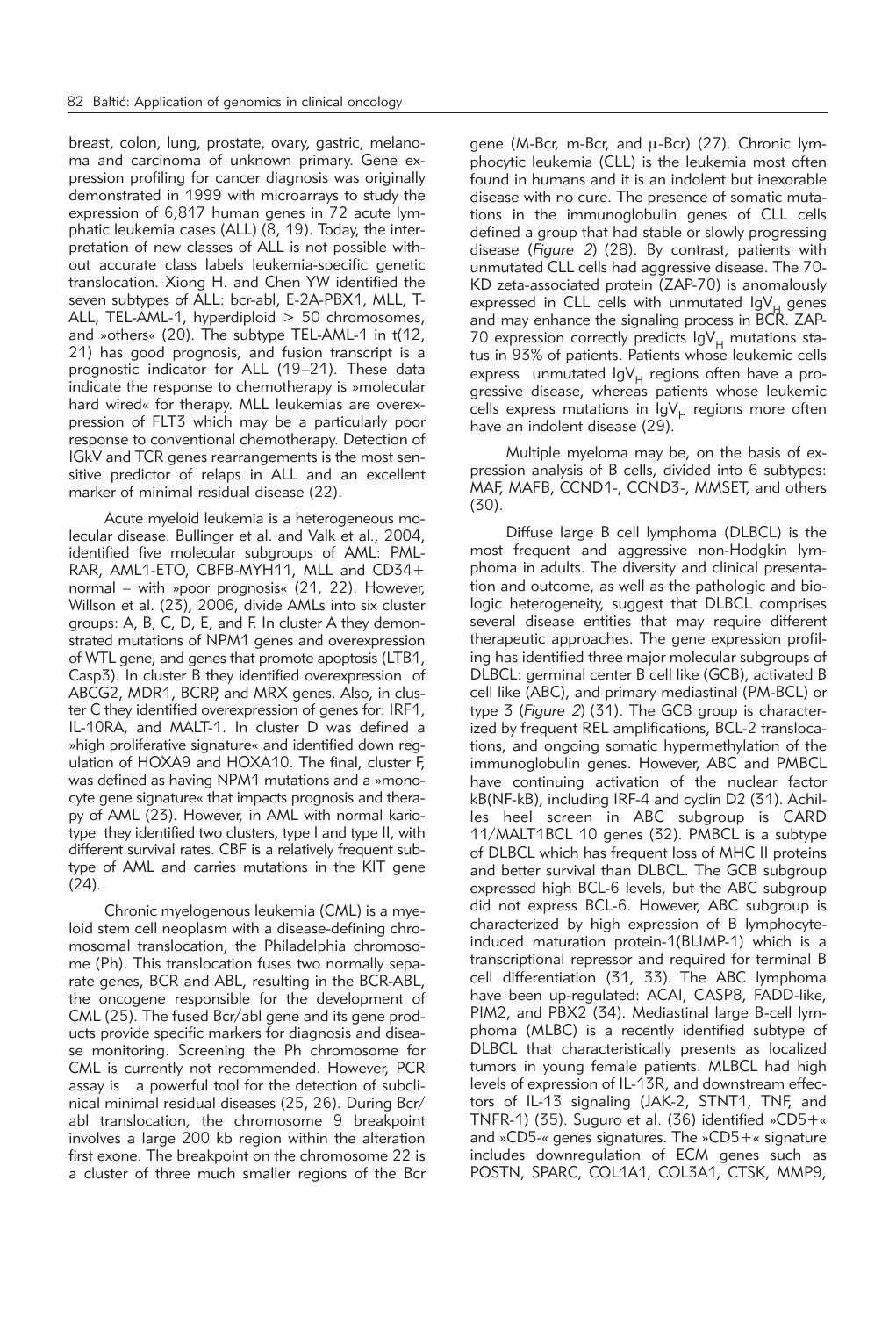

Figure 2 Genomic expression profiles of diffuse large-B-cell lymphoma and chronic lymphocytic leukemia.

and LAMB3. Also, three discrete subsets of DLBCL with genes signatures: oxidation phosphorylation, B cell receptor/proliferation, and host response was identified (36, 37). The distinction between Burkitt's lymphoma and DLBCL is unclear and clinically important. The molecular Burkitt's lymphoma (mBL) signature consisted of »58 genes«, including genes NF-kB (i.e. BCL 2A1, FLIP (CD44, NFkB1A, BCL 3, and

guide therapy. The genomic alteration, which frequently occurs in breast cancer and defines key pathogenetic events, is also a potentially useful diagnostic, prognostic, or predictive factor (42). Two major genes, BRCA1 and BRCA2, are associated with susceptibility to breast and ovarian cancer. Mutations in either of these genes confer a lifetime risk of breast cancer of between 60% and 85% and lifetime risk of ovarian cancer of between 15% and 40%. Testing for germline mutations in BRCA1 and BRCA2 is an important tool for predicting the risk of breast cancer and ovarian cancers and developing management strategies. Habel LA, 2006, identified four groups of risk of breast cancer death among lymph node negative patients. Combining recurrence score, tumor grade, and tumor size provides better risk classification than any one of these factors alone (43). Sorlic et al. developed an »intrinsic gene set« and, using hierarchical clustering analysis, classified breast cancer into four main groups:

STAT 3) that are known to distinguish ABC or GCB subgroups (38).

The analyzed gene expression in follicular lymphomas (FL) has the signature of the immune response-1 »ir-1« which includes selected genes of T-cell activation and function and is highly expressed in macrophages. The immune response-2 »ir-2« signature includes genes which are known to be preferentially expressed in macrophages and dendritic cells. The overexpression of the »ir-1« signature correlates with improved prognosis, but that of the »ir-2» signature correlates with a poor outcome (39, 40). Mantle cell lymphoma MCL) is an aggressive, highly proliferative B-cell non-Hodgkin lymphoma, characterized by the specific translocation  $t(11;14)(q13; q 32)$  and expression of cycline D1. The characteristic gene expression signature of MCL allowed us to identify a new subgroup that is cyclin D1 negative (41).

Breast cancer is the leading cause of cancer death among women, where the clinicopathological features of tumors are used to prognosticate and

- . luminal cell like with three subgroups: A, B, and C, - tumors that express ER and show profiles similar to normal luminal;
- based cell like: ER-negative that express genes usually expressed by basal/myeloepiteluace;
- HER 2: tumors with consistent overexpression of HER  $2:$
- normal breast like (Figure 3) (44).

The luminal A of the ER positive subgroup has the highest expression of ER, GATA, binding protein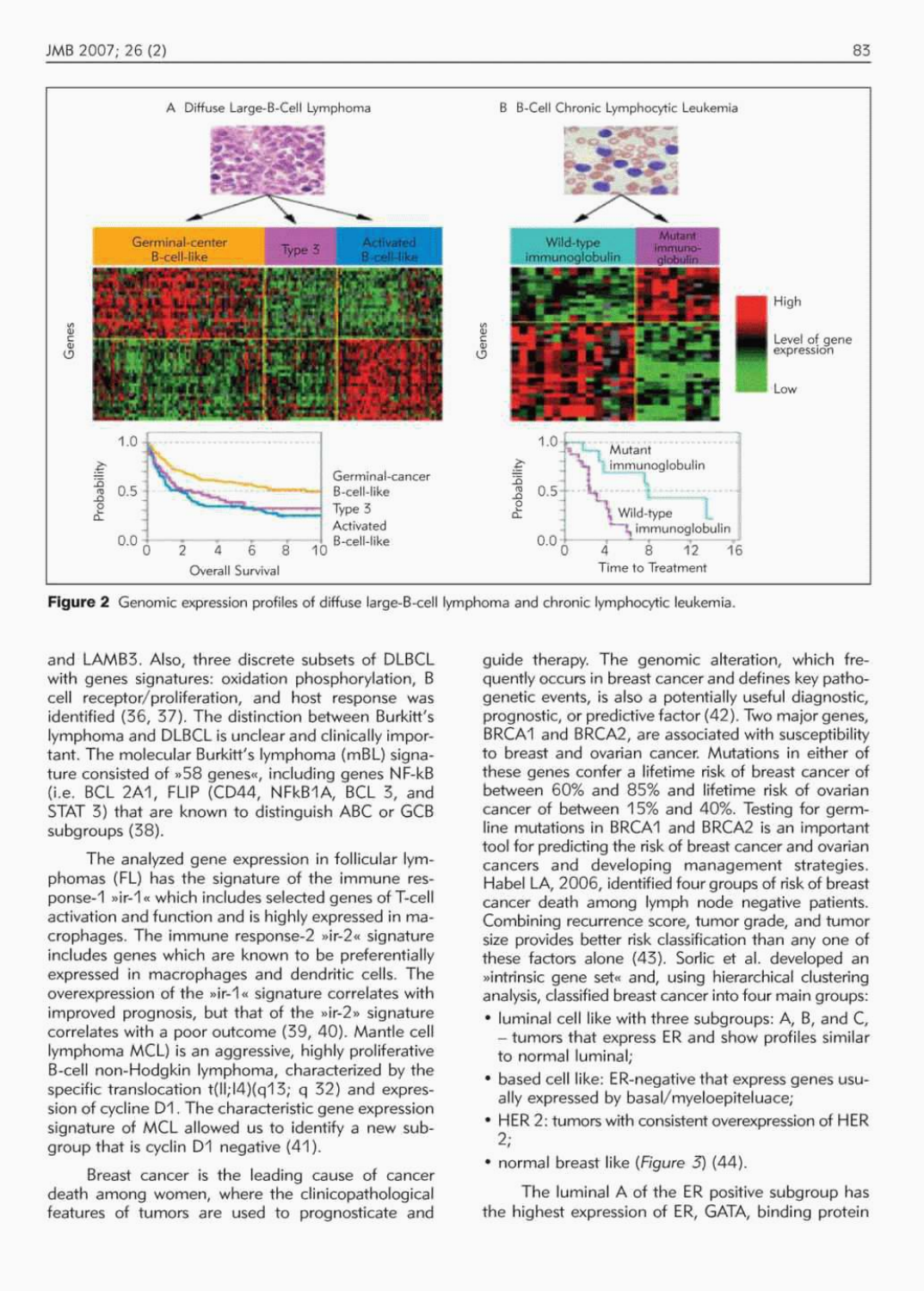

Figure 3 Molecular Classification of Breast Cancer. To take over from: Sorlic T. et al. PNAS 2001; 98 (19): 10869-74.

3, XBBP-I, HNF 3 alfa and LIV - 1. Luminal B and C tumors showed moderate expression of genes in the ER cluster. The absence of expression of such markers in some ER positive cancers could assist in identifying with BCL-2, and PS-2, HER 2 and EGFR are in inverse correlation with ER expression (44, 45). Cheny et al. identified the expression profile »258 vs. 34« that may identify patients with breast cancer who have a high risk for locoregional relapse after mastectopy  $(46)$ .

and PAU, ACTN4, and PGK1 is in correlation with poor survival (51). On the basis of ODC gene expression with signature »54«, the groups of adenocarcinoma with »poor prognosis« and »good prognosis« were identified (52). In squamosa forms of lung cancer, a high level of keratin type genes and stratifin was exprimated (53). High serpin B3 is associated with chemoresponsiveness and had a prognostic value in untreated SCC or adenocarcinomas (54). Also, 85% of NSCLCs are associated with promoter hypermethylation ADAMTS8 gene (55). Non-small lung carcinoma is a heterogeneous disease. Chen H. et al. (56) identified the signature of »five genes« (DUSP6, MM9, STAT1, ERBB3, LCK) that can predict the clinical outcome and targets for the development of adjuvant therapy for NSCLC. Squamous cell lung carcinomas and carcinoid tumors show high-level expression of neuroendocrine genes, insulinoma-associated gene GRP and chromoganin A, thymosin-β, p18ink4c p53, p63, claritin, and stratifin, a known regulator of squamous cell differentiation. Bahttachryee et al. (57) defined four subclasses of primary lung adenocarcinoma (C1 to C4). Borczuk AC et al. defined socalled »invasiveness signatures« with  $TGF- $\beta$ RII, and$ E-cadherin overexpression (58). Epidermal growth factor receptor (EGFRR1) mutations analyses might lead to a refinement of the molecular distinctions of

Lung cancer is the leading cause of cancer mortality worldwide, yet there exists a limited view of the genetic lesion driving this disease (47). In non-small cell lung cancer (NSCLC), panels of genes have been found which differ in their expression from normal lung tissue, and thus provide a set of markers that may be useful as diagnostic or therapeutic targets. The adenocarcinoma can be classified into two major types, terminal respiratory unit (TUR) type, and non-TRU type (48). Raponi et al. (49) identified prognostic signatures »50 mRNA transcripts« that may identify patients in an early NSCLC stage who may benefit from adjuvant therapy after surgical treatment. Higher HLJ 1 (DnaJ-like heat shock protein) expression levels are associated with better patient outcome (50). Overexpression of WEGF, PPARy, cathepsin L,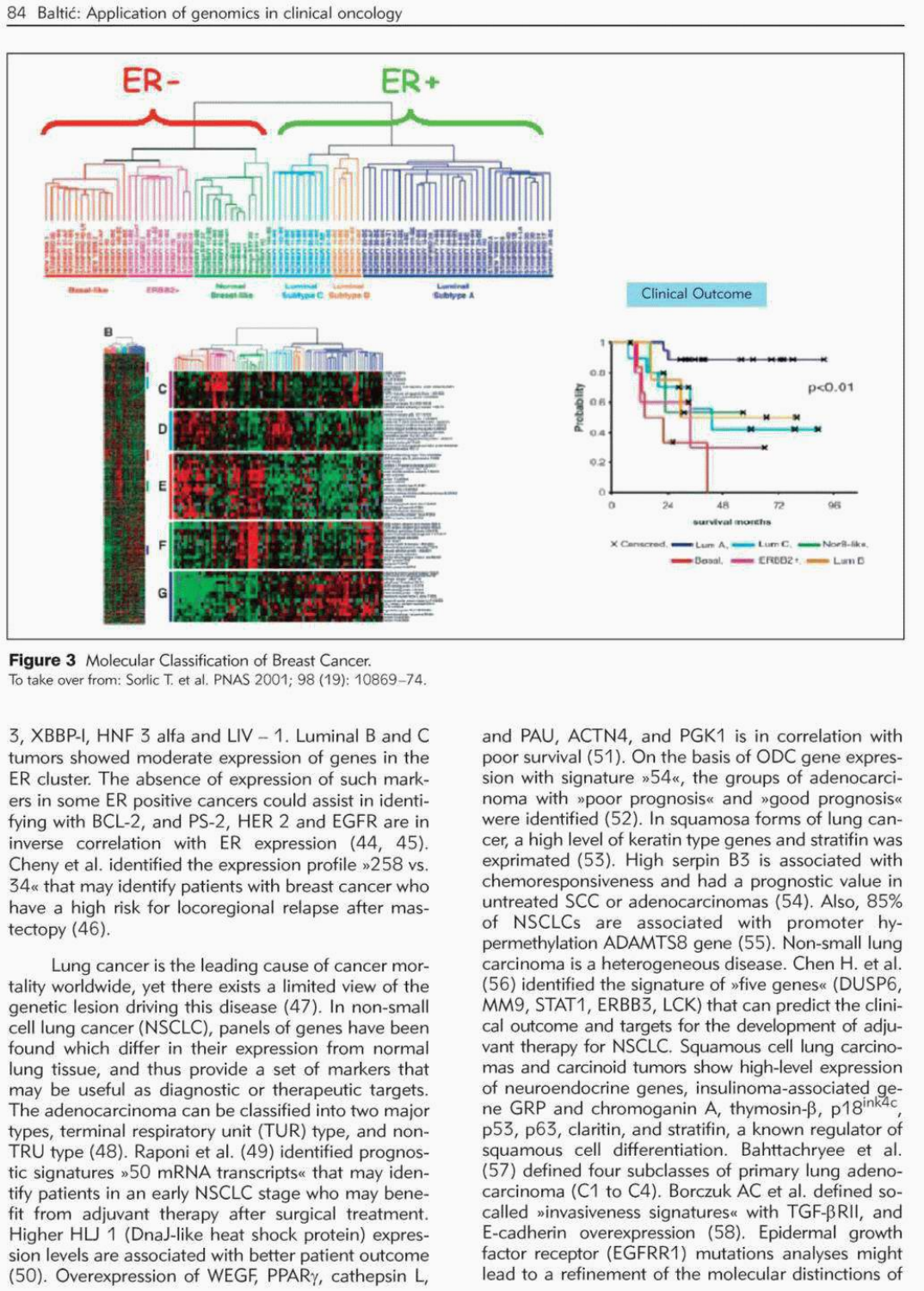NSCLS subtypes with clinical relevance. The EGFR1 mutations show different frequencies between white and Asiatic patients. Mutations in the EGFR occur in 10–20% of NSCLC, specifically adenocarcinomas, and are associated with the response to EGFR thyrosine kinase inhibitors (Erlotinib and Gefitinib). However, the results of screening of NSCLC for EGFR mutations have been negative. The presence of EGFR mutations was a significant predictor of shorter postoperative survival for TRU type, independent of disease stage (48, 59). Hypermethylation of the TSLC/ IGFSF4 and FIHT genesis was associated with tobacco smoking and a poor prognosis in NSCLC (60). In smokers with and without lung cancers overexpression of about 100 different genes was identified. Many of these genes were drug-metabolizing and antioxidant genes. Expression of a number of genes correlated with cumulative smoking history (61). The Duke University Medical Center developed the Lung Metagene Predictor genomic test to predict patients with early stage lung cancer (62).

Colorectal cancer (CRC), the second most common cancer in the Western world, is best not considered as a homogenous disease, but as covering a spectrum in terms of its molecular properties and its pathological diversity. The molecular differences between adenomas and carcinomas amounted to 1800 and 50 discriminating genes were identified capable of distinguishing the two stages. The »colochip« is a microarray specified to see 460 genes that are expressed in CRC, normal colonic mucosa and liver metastases. Microarray assay gene expression studies in CRC have so far shown the possibility to distinguish between normal and tumor tissue, between different stages of disease, and different tumor locations (leftside vs. right-sided) (63). Patients with advanced CRC consistently contained mutant APC DNA molecules in their plasma in more than 60% cases. The levels ranged from 0.01% to 1.7% of the total APC molecules (64). For early detection of CRC and the FAP syndrome Digital Protein Trunction Assay (DTPA) is used, which detects mutations in the APC gene. Mutations have been detected in 61% CRC in Dukes B 2 stages, in 50% adenomas, which are  $<$ 1 cm, in 36% CRC on splenic flexure and 60% CRC on proximal flexure (65).

On the basis of the knowledge of molecular pathogenesis of prostate, in non-hereditary forms of the carcinoma, alterations in GSTP1, NKX31, PTEN, P27 genes and androgenous receptor were discovered. Epigenetic hypermethylation was also discovered in: GPX3, SFRP1, COX2, DCK3, GSTM1, and NKX3 genes (66). In the androgen-dependant group of carcinoma, there is increased gene expression of: RNA, metabolism, cell cycle, adhesion, and angiogenesis. However, in the androgen-independent carcinoma, exprimated genes for the synthesis of protein and protein transport are increased, and the expres-

sion of the genes responsible for apoptosis is decreased (67). It was determined that there is a correlation between gene expression and clinical parameters and responses to therapy (68). The gene ratio-based diagnosis of prostate cancer using fine needle aspiration could serve as a useful adjunct to standard histopathological techniques (69). Multiclass molecular classification of prostate cancer can help separate poorly differentiated from well-differentiated cancer. The multiclass classifier is highly accurate, but is not perfect. This finding suggests that a successful clinical classification may require the introduction of parallel platforms such as DNA microarray assay into the clinical setting. Petersen LE et al. discovered 16 genes (DGCR5, FLJ0618, RIS1, PRO1895, ABCB9, AKO7203, GLOGA5, HARAS, AKO24152, HEP27, PPIA, SNRPF, SULT1A3, SECTM1, EIF4EBP1, and 571435) which are markers for early detection of prostate cancer and prognostic markers for cancer relapse detection (70). The GSTP 1 is the most frequently methylated gene in prostate cancer. Attempts have been made to detect prostate cancer by identifying plasma and serum, prostate secretion, voide urine and prostate biopsy specimens (specificity 98%, and sensitivity 73%). Hypermethylation of GSTP 1 genes in prostate cancer can correlate with pathological grade or clinical stage and independent cancer (71).

Whang et al. (72) performed specific genes expression profiles of melanoma, which can rapidly aid in tumor classification and identification. EORTIC melanoma group identified a genomic »signature of 254 genes«, which predicts clinical outcome in primary cutaneous melanoma after patients having undergone standard treatment. Also, metastatic profile was identified that was linked to the small GTPase RhoC. Microarray gene expression can be used to define responders and nonresponders. The overall BRAF/NRAS frequency in mutation hotspot is not significantly different among cutaneous melanoma subtypes (73). In metastatic melanoma, in the third and fourth stage of illness, signature »30 survival related prognosis« group with longer survival was identified (74). The prognosis of metastatic melanoma with expression of NEDD9 is also poor. The chronic sun induced damage has substantially more BRAF mutations than melanomas that arise in the area of the trunk, arms and legs that are intermittently exposed to the sun (75). However, CCND1 amplification occurs predominantly in acral regions. Increased susceptibility to melanoma is associated with the loss of germ line CDKN2A gene. In 2006 the new transciption factor MC-1 correlating with melanoma progression was identified and it is used to discover mutations in skin tumors caused by solar UV radiation. The loss of cytoplasmatic P-cadherin is a prognostic marker for melanoma progression (76). Also, ASK/HuDbF4, TRP and Ferritin High Chain (FTL) are independent predictors of malignant melanoma type.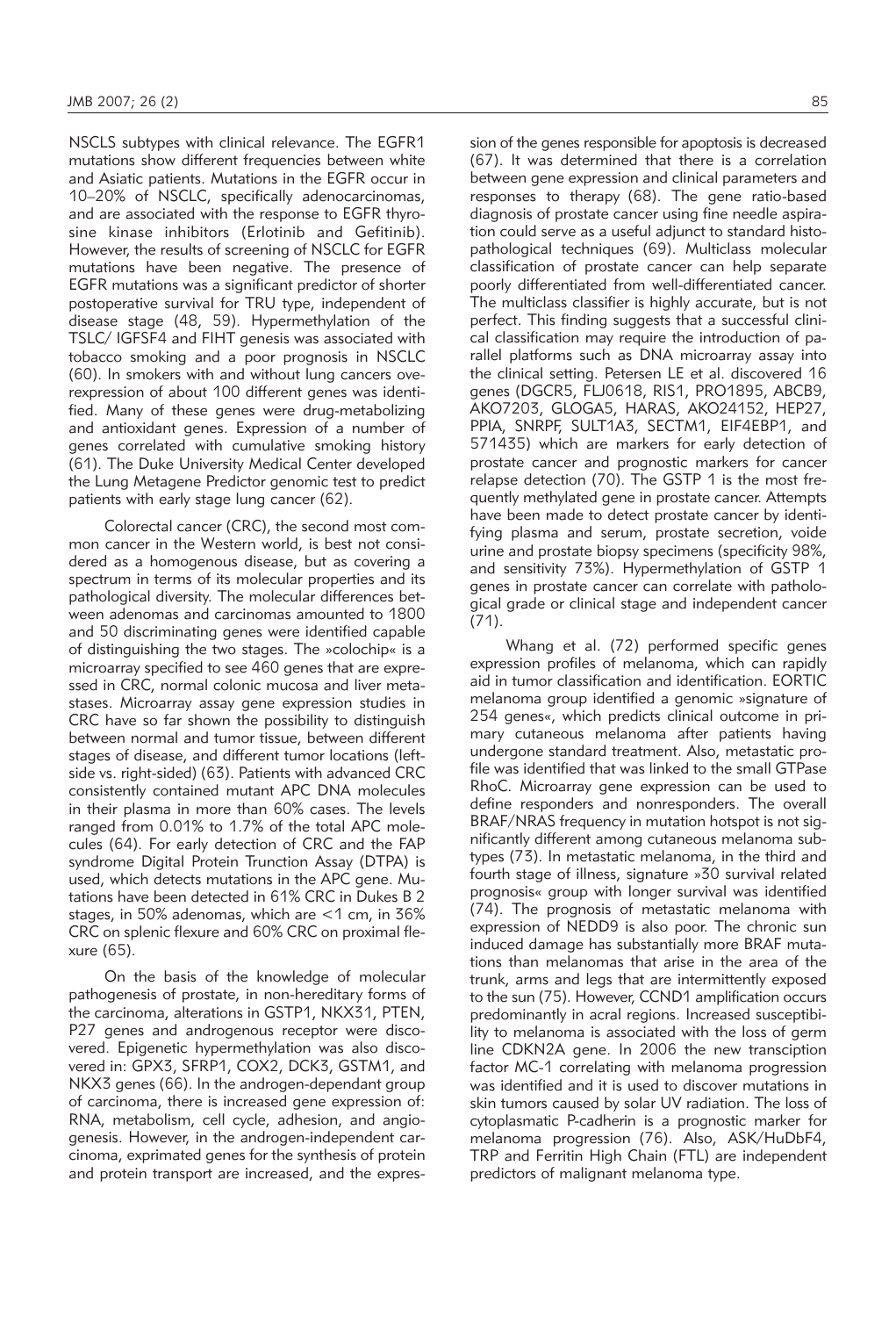#### Predicative and prognostic genomic markers

In recent years, in parallel with traditional clinical criteria for the assessment of illness flow, genome markers have been widely used for the prediction and prognosis of clinical and biological tumor flow. In the area of oncohematology, nowadays, several genome markers are used. For example, with the patients with AML disease younger than 55 and who have normal karyotypes, the presence of FLT3 ITD indicates the increase of relapse and poor disease prognosis (22). Also, those with AML disease with mutations in NPM1 and CEBPA genes have got favorable prognosis, but other diseased patients with expression profile: FLT3 ITD, MLL PTD, and ETS have got »poor« prognosis (*Table II*) (23, 24). Methylation types TEL-AML1 and BCR-ABL ALL have got poorer prognosis than nonmethylation types (72). Oncohematologists, for the prognosis of those with diffuse large B cell lymphomas (DLBCL) disease, use the International Prognostic Index (IPI) based on clinical data, morphology, and other tools. However, nowadays, they may, on the basis of this genome profile and IPI, with high accuracy and specificity, determine 5-year survival rates: in GCB group it is 59%, in ABC it is 30% and in PMBCL it is 64% (*Figure 2*) (32, 83). This »CD5+« is a clinically distinct subgroup, which is associated with poor prognosis and has more aggressive clinical features (36). With Mantle cell lymphomas, cyclin D1 gene is a prognostic survival factor (41). With this disease, the disregulation of cycline E is a strong predictor of poor prognosis (83).

In clinical oncological practice, there are ongoing studies of various genomic signatures in the patients with cancer of: breast, colorectum, prostate gland, kidney, urinary bladder, lungs, pancreas. For example, approximately 65% of women with breast cancer diagnosis have lymph node negative disease, and 85% of these are expected to be alive and free from distant metastases after 10 years. With such malignant phenotype »70 gene signature« with the women younger than 50, the groups of patients with good and poor prognosis have been identified. In the group with poor prognosis, gene structure »70« indicated that metastatic potential was 6.4 times higher than in the basic group (44). Also, HER-2 gene and decreased expression of b-catetin in breast tumor were related with poor prognosis (45, 84).

The prognosis of colorectal cancer (CRC) is based on TNM or the Dukes staging system in four stages. However, it was clinically observed that B and C stages include groups with good and poor prognosis. This clinical heterogeny has confirmed genome researches into »signature 43« which include osteopontin and neuregulin (63). Sporadic CRC with microsatellite instability have a better prognosis than microsatellite stable tumors. The carriers mutations in mismatch repair genes (MLH1, MSH2 and MSH6) have the same total survival as the non-carriers of these mutations (85). Barier (81) defined the genetic signature for II and III CRC stage in colorectum mucosa, that may be used for the evaluation of surgical resection. The prognosis of CRC among patients with hereditary nonpolyposis colorectal cancer (HNPCC or the Lyinch syndrome) is better than among those with sporadic CRC (85).

The estimate of prognosis of the patients with non-small cell lung cancer is substantially improved due to genome discoveries. For example, higher levels of HLJ 1 (DnaJ-like heat shock protein) indicate

| Altered miRNA    | Locus                | Cancer type                                                    | Directly regulated targets |
|------------------|----------------------|----------------------------------------------------------------|----------------------------|
| Down regulated   |                      |                                                                |                            |
| Let-7 family     | multiple             | Lung associated of a poor prognosis                            | with RAS family            |
| miR15a/16        | 13q14.2              | <b>B-CLL</b>                                                   | $Bcl-2$                    |
| miR-143/145      | 5q32                 | Colorectal (miR 145 breast)                                    | ERK5, MAPK7                |
| $miR-125b(lin4)$ | 11q24.1              | breast                                                         | <b>ND</b>                  |
| Upregulated      |                      |                                                                |                            |
| miR-17-92        | 13q31.3              | Lung, breast, colon, pancreas, prostate, hepatocellular cancer | E2F1, TGFbeta, RII         |
| miR -106a        | Xq26.2               | Colon, pancreas, prostate                                      | R <sub>B</sub> 1           |
| $m$ i $R - 155$  | 21q21.3              | M. Hodgkin, Non-Hodgkin lymphoma, breast, lung                 | ND.                        |
| miR -221/222     | Xp11.3               | Papillary thyreoid cancer, glioblastoma                        | KIT                        |
| $miR - 21$       | 17q23.2              | Breast, colon, lung, pancreas, prostate, stomach, glioblastoma | <b>ND</b>                  |
| miR -372/373     | 19q13.42             | Testicular germ cells tumors                                   | LATS <sub>2</sub>          |
| miR -191         | 3 <sub>p</sub> 21.31 | Colon, lung, pancreas, pro tae, stomach                        |                            |

Table I Alterations of miRNA expression in human cancers.

ND: not determined

To take over from: Volina S. et al (PNAS 2006; 103 (7): 2257.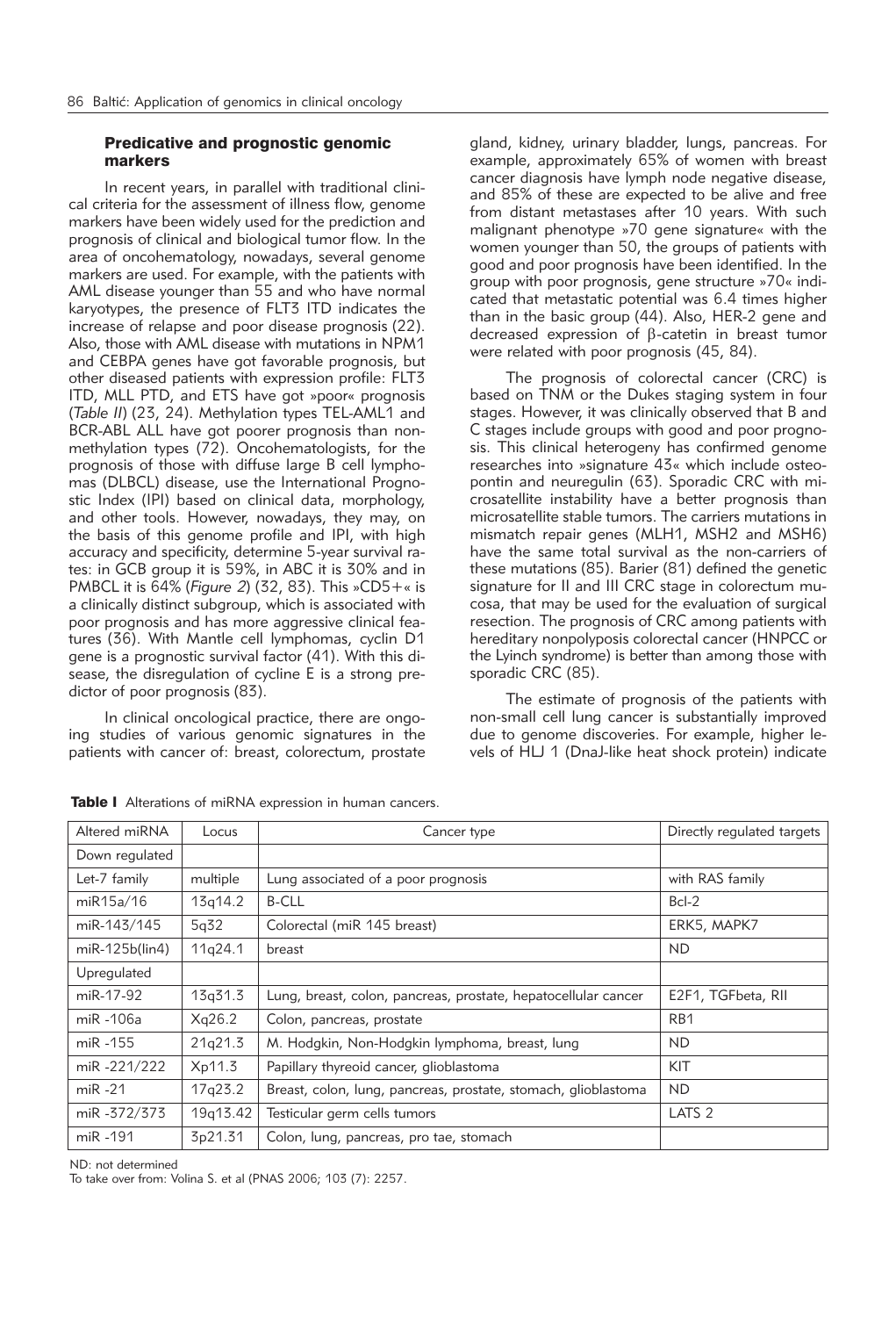better NSCLC prognosis than the expression of hypermethylation of the TSLC/IGFSF4 and FIHT genes (48, 59, 52, 56).

#### Predicting of treatment results in anticancer therapy

Cancer drug therapy is undergoing a transition from the previous pregenomic cytotoxic era to the new postgenomic era. Future mechanism based on therapeutic agents would be designed to act on molecular targets that are involved in the malignant progression of human cancer. Such agents would show greater therapeutic selectivity for cancer versus normal cells. Heterogeneity in patients' response to chemotherapy is consistently observed in populations. Pharmacogenomics is the study of inherited differences in interindividual drug disposition and effects, with the goal of selecting the optimal drug therapy and dosage for each patient. Pharmacogenomics is especially important for clinical oncology, as severe systematic toxicity and unpredictable efficacy are hallmarks of cancer therapies. Current therapies of cancer have exhibited limited success with efficacy in only 20–40% of cases. Moreover, penalty of administering optimal therapy that employs high doses of extremely toxic drugs is severe due to the associated side effects. Pharmacogenomics can lead to optimized therapy regimens, resulting in improved quality of life and life expectancy in cancer patients. The first step in developing molecular diagnosis is to identify genetic markers predicative of toxicity or efficacy. The following 3 analytic tools are used to identify these markers: genotyping/haplotyping, LOH, and mRNA expression analyses. The genetic polymorphisms in drug metabolizing enzymes and other molecules are responsible for much of the interindividuals differences in the efficacy and toxicity of many chemotherapy agents. The prediction of cancer treatment outcome based on gene polymorphisms is becoming possible for many classes of chemotherapy agents (84). Cancer research has provided insight into the processes responsible for cancer growth and identified numerous molecular targets for cancer therapy (e.g. apoptosis, angiogenesis, cell-cycle regulation, signal transduction, and invasion). A novel therapeutic target in angiogenesis is Avastin, and in cell-cycle it is Flavopiridol. For example, Imanitib (Gleevec) in CML induces dramatic and often durable clinical responses in most patients. The therapeutic index is high. The specific methylation changes in MGMT and MLH1 genes can alter the response to different therapeutic agents in cancer. Other methylation-regulated genes that could serve as biomarkers in cancer therapy include drug transporters, genes involved in microtubule formation and stability, and genes related to hormonal therapy response.

Combination chemotherapies in cancer are usually selected by a trial-and-error approach. It should now be possible to use gene expression profiling to assess the interaction of anticancer agents in order to optimize combination chemotherapy. In ALL, a comparison of samples before and after treatment with typical agents (mercaptopurine and methotrexate) yields a set of genes with distinct regulation patterns linked to treatment. Thiopurines are a family of drugs that include mercaptopurine and azathioprine. Thiopurine methyltransferase (TPMT) polymorphisms have been associated with therapeutic efficacy and toxicity of mercaptopurine. TPMT activity is highly variable and polymorphic in all large populations; approximately 90% of individuals have high activity. By using microarray assay it is possible to detect the three signature mutations in TPMT2, TPMT3A, and TPM3C. These results can then be prospectively used to determine safe starting doses for thiopurine therapy (86).

A paradigm for understanding the pathogenesis of AML has been proposed in which co-operation was required between class I mutations, which have antiapoptotic properties, and class II mutations, which lead to inhibition of cellular differentiation, for the expression of the leukemic phenotype (*Table lI*).

In addition, chip analysis has shed light on antiandrogen resistance in the treatment of prostate cancer. In androgen-dependent prostate carcinoma high expression genes are discovered (RNA metabolizing, cell-cycle, adhesion, and angiogenesis). However, in androgen-independent prostate cancer high expression genes for synthesis and transport of protein, and low expression genes for apoptosis are discovered (67). The presence or absence of HER-2 amplification can be used to differentiate patients who may

Table II Mutations classes and leukemias and target therapies.

| Examples               | Potential therapies                                                         |  |  |  |
|------------------------|-----------------------------------------------------------------------------|--|--|--|
| Class I                |                                                                             |  |  |  |
| FLT3                   | FLT3 inhibitors (PRE 412, CEP<br>701, MLN 518, Thalidomide,<br>Lendidomide) |  |  |  |
| KIT                    | c-kit or Bcr-abl inhibitors<br>(Imatinib, Desatinib, AMN107)                |  |  |  |
| <b>RAS</b>             | Farnestyl transferase inhibitors<br>(Tipifarnib, High dose cytoarabine)     |  |  |  |
| BCL-2 high expression  | Bcl-2 antisense (Oblimeksen)                                                |  |  |  |
| PI3K kinase activation | mTOR inhibitors (e.g. Rapamycin)                                            |  |  |  |
| Class II               |                                                                             |  |  |  |
| PML-RAR                | All-trans-retinoid acid                                                     |  |  |  |
| RUNX1-MTG              | Epigenetics therapies (5-aza-C)                                             |  |  |  |
| CBFB MYH 11            | Epigenetics therapies<br>(5-aza-C, ATRA, SAH1)                              |  |  |  |
| MLL PTD                | Epigenetics therapies (5-aza-C)                                             |  |  |  |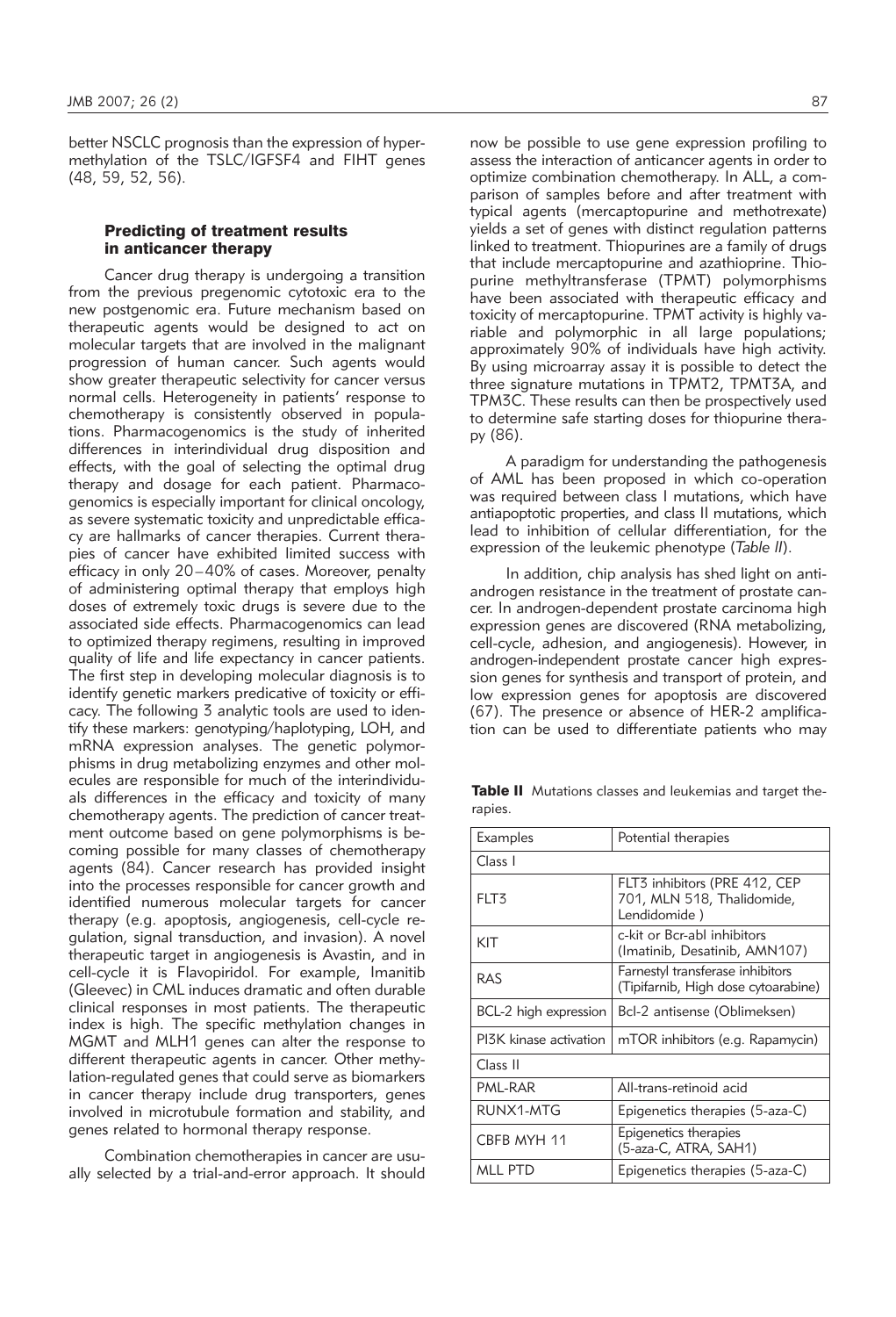have a response to antibody HER-2 (Trastuzumab, Herceptin) therapy from those who will not have a response. The likelihood of tumor regression with Herceptin therapy may be as high as 35% among patients with tumors that strongly overexpress HER2 (67). The interleukin-17BR is a predictor for the risk of recurrence in women with node-negative, ER-positive breast cancers who had received adjuvant treatment with tamoxifen (85).

The EGFR, also known as ErbB1 or HER 1, has important roles in the proliferation and metastasis of tumor cells. It is frequently overexpressed in common solid tumors and has become a favored target for orally administrated EGFR inhibitor Gefitinib for non-small cell lung cancer. In phase I/II studies, Gefitinib was active against NSLC (9% to 12%) across a broad range of doses, and 30% or more of patients had stable disease (32). The finding of heterozygous mutations suggested that the mutation caused a gain of function of EGFR. Mutant receptors were more sensitive to inhibition by Gefitinib (67). In 2006, at Duke University, researchers determined the panel of genomic tests for the detection of toxic effects to chemotherapy (86). Lam S, Ling R. defined predicative genomic signatures for chemotherapy response in non-small cell lung cancers patients with genome BAC CGH microarrays (87). Citin KV at al. defined the signature on the cervical tumors resistent and sensitive to radiotherapy or chemotherapy (Carboplatin/Taxol or Cisplatin/Taxo) (88). The combination of genomic profiling using microarray analysis and the development of targeted therapy hold promise of individualizing prognostics and therapy (89).

The combined genotyping of dihydropirimide dehydrogenase (DPD)and TSER functional variants might be useful in selecting patients who are likely to tolerate and respond to 5-FU therapy (84). The determination of the UGT1A1 genotypes may be clinically useful for predicting severe toxicity to Irinotecan (84). Mayo Clinic developed the UGT1A1 test for patients with advanced colorectal carcinoma which have a serious adverse reaction to Compostar (FDI, August, 2006).

The polymorphisms in the XPD gene were significantly associated with treatment outcome. Twenty four percent of patients with the lys/lys genotype achieved an objective response to therapy with DDP. Polymorphisms in the XRCC1 and GSTs genes also have to be associated with DDP agent response (84). Silencing of PEBP4 expression may be a promising approach for breast cancer (90).

The subcutaneous metastases of melanoma are more responsive to immunotherapy with IL-2 than nodal and visceral metastases. The subcutaneous metastases highly expressed PRAME and TRP-1, ILl6,IL-21,Lck,IFI l6 (71). In non-small cell lung cancer, expression profiles can be defined to predict the chances of successful treatment with commonly used anticancer drugs such as DDP, taxanes or gemcitabine (91).

Paik et al. (85) validated the use of an RT-PCR assay of 21 genes to predict the likelihood of distant recurrence in node negative, estrogen receptor positive patients treated with tamoxifen. Paik's assay calculates a distinct recurrence score (RS) on the basis of tumor expression of 16 cancer related genes and five reference genes. The RS categorizes the patients as being at low risk (score <17), intermediate risk (score 12 to 30), and high risk (score >30). The RS is a tool that can stratify patients to identify low risk patients who would not need chemotherapy (85).

#### Novel genomic markers

In the postgenome era, the research of novel genome cancer markers, micro RNAs, methylate DNA, and mitochondriae DNA began.

#### *MicroRNA (miRNA)*

MicroRNAa (miRNA) are endogenous 22-nt small and non-coding class small RNA genes that function as negative gene regulators with mRNAs, and inhibit their expression (92). In the human genome, more than 300 or 400 miRNAs have been discovered, and the estimated number of mirNA genes is as high as around 1000 (93, 94). Micro RNAs regulate basic cellular functions including proliferation, differentiation and apoptosis. As a group, miRNA are estimated to regulate 30% of genes in the human genome. The expression of miRNAs is highly specific for tissue development in stages of tumors. The expression of miRNAs genes is deregulated in cancer (95). More than half of miRNAs are located at sites in the humane genome that are frequently amplified, deleted, or rearranged in cancer. Mutations in miRNAs or polymorphisms in the miRNAs may contribute to cancer predisposition and progression (96). The overexpression or underexpression has been shown to correlate with tumor types. The overexpression of miRNA could result in down regulation of suppressors genes, until their underexpression leads to oncogene up-regulation. The expression profiles can be used for the classification, diagnosis and prognosis of human cancers (95, 96). Specific miRNA signature has been identified by now in lung, breast, stomach, colon, prostate and pancreatic cancers, and other hematological diseases (*Table II*).

The identified frequence copy number of abnormalities of Dicer, Argonate 2, and other miRNA is in breast cancer 72.8%, ovarian cancer 37.1%, and melanoma 85.5% (96). The elevated expression of miR-21, miR-15, and down regulation of miR-125b and miR-145 are useful for distinction between normal and cancer breast tissues. In hepatocellular carcinoma a higher expression of miR-18, pre-miR-18, and miR-224 was identified and also lower expression of miR-199a, miR-195, miR-200a, and miR-125a (97). The overexpression of has-let-7g, miR-181b, and has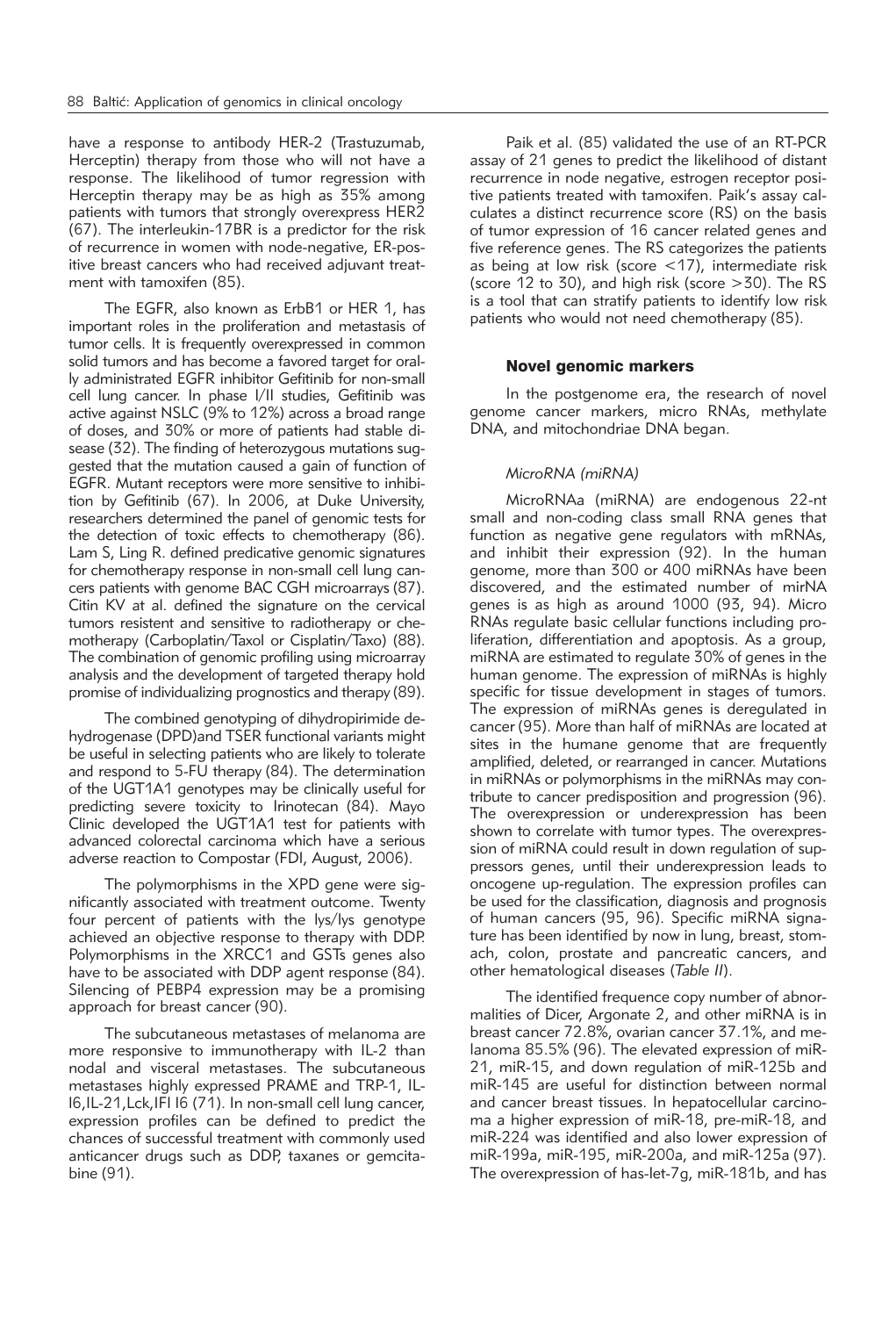miR-200c is associated with colon cancer, and haslet-7g and has-miR181b are indicators for chemoresponse to 5-Fluorouracile (98). High levels of expression of has-miR-155 and low levels of has-let-7a-2 correlated with poor prognosis of survival in patients with lung adenocarcinoma. The overexpression of miR-15a/miR-16 and miR-146 was found in chronical lymphocytic leukaemiae (CLL) and multiple myeloma (99).

About 10% of patients with CLL have mutations in genes for miRNAs. Thirteen miRNAs genes were identified that represent a unique genetic signature and could potentially be useful to distinguish between the two types of CLL (100).

#### *Methylated DNA (meDNA)*

Epigenomics has discovered highly specific DNA methylation markers for predicting the aggressiveness of breast and prostate cancer, lung, colorectal cancer, AML and other cancers (101). The BRCA 1 methylation is frequent (9.1%) in primary sporadic breast cancer. The BRCA1-methylated tumor is significantly associated with ER negativity. In medullary histology BRCA 1 methylated gene types are not found (101, 102). The methylated septin 9 DNA (me DNA) in blood is found in up to 52% of patients with all stages of colorectal cancers at high levels of specificity – 95% in asymptomatic individuals over 50 years of age (103). The circulating methylated tumor related DNA in serum of melanoma patients could be used to monitor patients during treatment and to determine the disease status (102, 103). The identification is hypermethylation in promoter genes CCCNA1G, CDKN2A, CRABP1, MLH1, NEUROG 1 and MGMT, into colorectal cancer (103). The methylation profile of a group of four genes (DKK3, SFRP2, PTEN, and p73) may be a potential new biomarker of risk prediction in ETR6/RUNX1-positive acute leukemia (104). DNA hypermethylation has been associated with drug resistance acquired during cancer chemotherapy, and therefore the re-expression of methylation silenced genes resulted in increased sensitivity to existing chemotherapy. The treatment of cancer with demethylating agent (Decitabine) could lead to re-expression of caspase-8 and the restoration of sensitivity to chemotherapy.

#### *Mitochondrial DNA (mtDNA)*

Mitochondrial DNA is a 16 569 bp doublestranded, circular DNA encoding 13 respiratory chain protein subunits, 22 tRNAs and two rNAs. It is also composed of a 1.2 kb noncoding region, the Displacement-loop (D-Loop), which contains essential transcription and replication elements.

The mutation rate is 10–17-fold higher in mtDNA than in the nuclear DNA. mtDNA mutations may lead to a dysregulation of oxidative phosphorylation that can enhance production of the carcinogenic ROS. Somatic mutations have been reported in many human tumors. In head and neck squamosis cell carcinomas mutations in the noncoding region of the D-Loop, D310 were described. The D-loop mutations should be considered as a cancer biomarker that can be useful for the early detection of head and neck carcinoma (105). Mitochondrial DNA mutation may by involved in medular thyreoid cancer tumorogenesis and progression (106). Similar results were obtained in prostate and oesophagus adenocarcinoma. The Dloop mutations were associated with poor prognosis and absence of benefit from adjuvant 5-FU chemotherapy in colon cancer. Also, mtDNA depletion increased sensitivity to cisplatin.

Mitochondrial DNA has a high mutation rate due to the damage produced by free radicals, the lack of protective action by histones and the limited capacity of repair of the mtDNA. A high incidence of specific mtDNA alterations has been reported for gastric, prostate, pancreatic, skin, colorectal, urinary bladder, thyreoid, oesophageal, breast, uterine cancers and chromophobe renal cell cancer (107).

Mitochondrial DNA plays a role in respiration and the cells energy conversion mechanism. Since the late 1990s, researches at the John Hopkins University School of Medicine have observed changes in mtDNA sequences in solid cancers. The National Institute of Standards and Technology (NIST) has developed a relatively simple diagnostic test »Temperature Gradient Capillary Electrophoresis (TGCE)« which is a sensitive and high-throughput screening tool for identifying mtDNA variation (108). For example, in primary lung tumor eight sequence variants of mtDNA were identified. Two of the sequence variants identified (22%) were found in the D-loop region, which accounts for 6.8% of the mitochondrial genome. The other sequence variants were distributed through the coding region. In lung tumors, the majority of sequence variants occurred in the coding region (109). The mtDNA mutations are an early indicator of malignant transformation in prostatic cancer tissue (110). Serial genetic analysis of the mtDNA methylation profile can be used for predicting the aggressiveness of breast cancer and monitoring cancer patients during treatment (110). The high frequencies of D310 alteration in primary breast cancer combined with the high sensitivity of the PCRbased assays provide a new molecular tool for cancer detection (111).

The future of clinical cancer management will be based on the development of functional genomics and related disciplines, with specific emphasis on the chipbased analysis of tumors. Information rich gene expression dataset will be applied clinically to predict accurate diagnosis, prognosis and therapeutic options.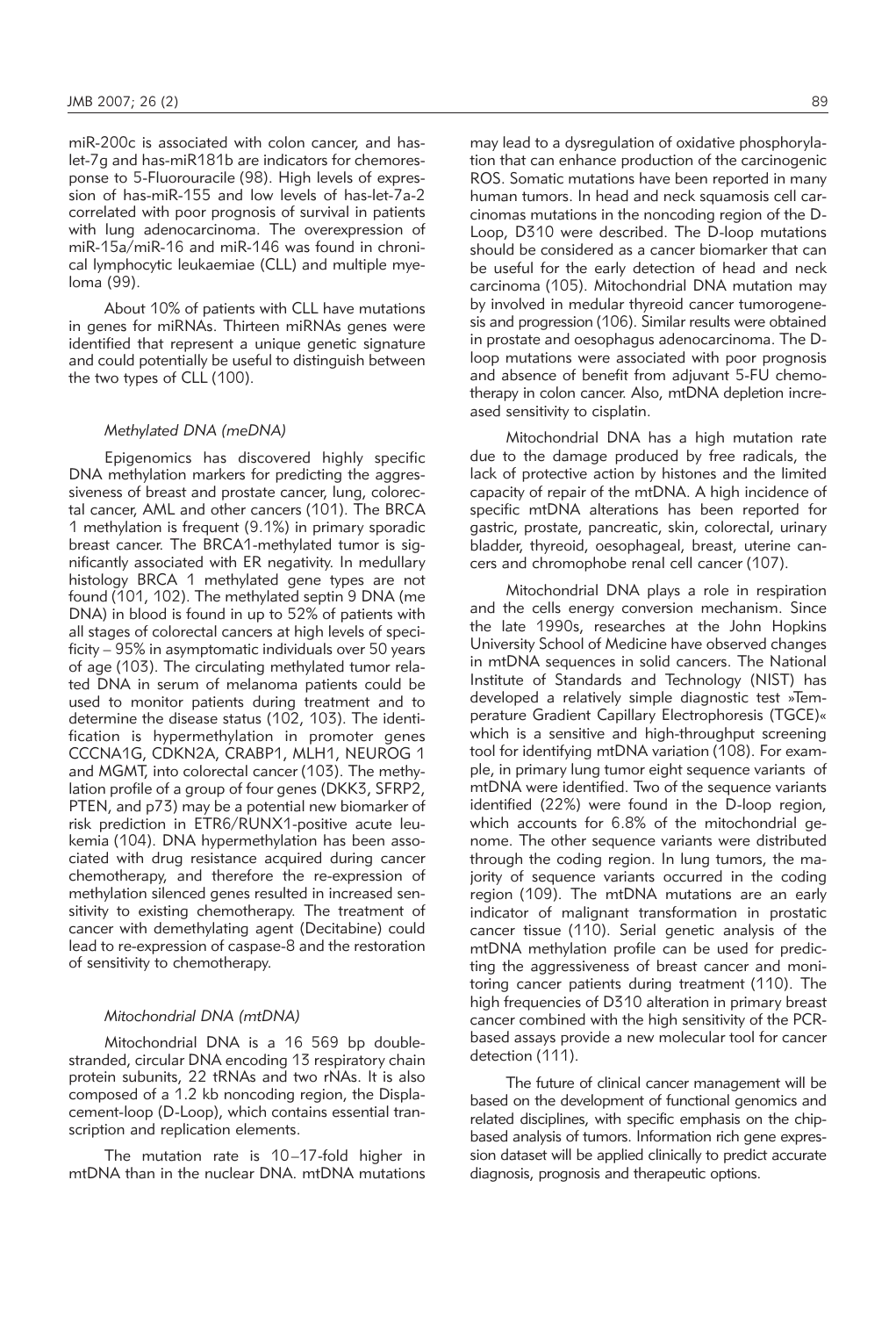#### **References**

- 1. Quackenbush J. Microarray analysis and tumor classification. N Engl J Med 2006; 354: 2463–72.
- 2. Abdullah-Sayani A, De Mesquita JMB, Van de Vijver MJ. Technology insight: tuning into the genetic orchestra using microarrays-limitations of DNA microarrays in clinical practice. Nature Clinical Medicine 2006; 3 (9): 501–16.
- 3. Hunter T. Protein kinases and disease in the postgenomic era. http://pasteur.fr/applications/eurocont/ proteinkinase/14hunterabstract.pdf (l2/l2/2006).
- 4. Bernner Ch, Duggan D. Oncogenomics. Molecular approach to cancers. USA, Arizona, Totoma, New Jersey: Humana Press; 2004.
- 5. Liu ET, Krishna R, Karturi R. Microarrays and clinical investigations. N Engl J Med 2004; 350: 1505–97.
- 6. Landanyi M, Gerald WL. Expression profiling of human tumors. Diagnostic and research applications. Human Press, USA; 2003.
- 7. Ramaswamy S. Translating cancer genomics into clinical oncology. N Engl J Med 2004; 350: 1814–7.
- 8. Fey MF. Genomics and proteomics: expression arrays in clinical oncology. Ann Oncol 2004;Suppl 4:iv163 –5.
- 9. Wadlow R, Ramaswamy. DNA microarrays in clinical cancer research. Current Molecular Medicine 2005; 5: 111–20.
- 10. Gabriele I, Moreti F, Pierotti MA, Marncola FM, Foa R, Belardelli FM. The use of microarray technologies in clinical oncology. J Translation Medicine 2006; 4: 1–5.
- 11. COSMIC. htpp:// www.sanger.ac.uk/genetics/CGP/ cosmic (2/14/2006).
- 12. Report of working group on biomedical technology, February 2005. Recommendation for Human Cancer Genome Project. http://www.genome.gov/ pages/ about/NACHGR/may 2005 NACHGR Agenda. Report of Working Group on Biomedical. Technology.pdf. (11/14/2006).
- 13. Goldsmith ZG, Danasekeran N. The microevolution: applications and impacts of microarray technology on molecular biology and medicine (review). Int J Molec Med 2004;13: 483–95.
- 14. Weaver ChH, Deutrer D. Medical genomics: implications for clinical oncology. Current Topics in Oncology 2005.
- 15. Nambiar PR, Boutin SR, Raja R, Rosenberg DW. Global gene expression profiling: a complement to conventional histopathologic analysis of neoplasia. Veterinary Pathology 2005; 42: 735–52.
- 16. Stoeckert CJ Jr, Causton HC, Ball CA. Microarray databases: standards and ontologies. Nat Genet 2002; 32: 469–73.
- 17. Brazma A, Hingamp P, Quackenbush J, Sherlock G, Spelman P, Stoeckert CJ Jr, et al. Minimum information about a microarray experiment (MIAME) – to-

ward standards for microarray data. Nat Genet 2001; 29: 365 –71.

- 18. Ioanidis JPA. A rapid map for efficient and reliable human genome epidemiology. Nat Genet 2006; 38: 3–5.
- 19. Grimwade D, Haferlach T. Gene expression profiling in acute myeloid leukemia. N Engl J Med 2004; 350; 16: 1676–8.
- 20. Xiong H, Chen YW. Kernel-based distance metric learning for microarray data classification. BMC Bioinformatics 2006; 7: 299.
- 21. Yeoh EJ, Ross ME, Shirtleff SA, Williams WK, Patelo D, Mahariz R, et al. Classification subtype discovery, and prediction of outcome in pediatric acute lymphoblastic leukemia by gene profiling. Cancer Cell 2002; 1 (2): 133–43.
- 22. Bench AJ, Erber WN, Scott MA. Molecular genetic analysis of haematological malignancies: Acute leukemias and myeloproliferative disorders. Clin Lab Haematol 2005; 27 (3): 148.
- 23. Willson C, Davidson GS, Martin SB, Andries E, Potter J, Harvary R, et al. Gene expression profiling of adult acute myeloid leukemia identifies novel biologic clusters for risk classification and outcome prediction. Blood 2006; 108 (2): 685–96.
- 24. Mrozek K, Bloomfied CD. Chromosome aberrations, gene mutations and expression changes, and progression in adult AML. Hematology 2006; 1: 169–77.
- 25. Houghton SG, Cockerill FR. Real-time PCR: overview and applications. Surgery 2006; 191 (1): 1–5.
- 26. Lee WI, Kantarijan H, Glasman A, Talpaz M, Lee MS. Quantitative measurement of BCR/abl transcripts using real-time polymerase chain reaction. Ann Oncol 2002; 13: 781–8.
- 27. Tefferi A, Dewald GW, Litzow ML, et al. Chronic myeloid leukemia: current application of cytogenetics and molecular testing for diagnosis and therapeutic. Mayo Clin Proc 2005; 80 (30): 390–402.
- 28. Colin GA, Ferracin A, Cimmino A, et al. A micro RNA signature associated with prognosis and progression in chroniclymphocytic leukemia. N Engl J Med 2005; 353: 1793–801.
- 29. Mirshahid HR, Abraham J. Genomic profiling in clinical oncology. Postgraduate Medicine 2006; 119 (2): July-August.
- 30. Zhan F, Huang Y, Colla S, Stewart JP, Hanamura I, Gupta S, et al. The molecular classification of multiple myeloma. Blood 2006; 108: 2020–8.
- 31. Bea S, Zefl X, Wright G, et al. Diffuse large B cell lymphoma subgroups have distinct genetic profiles that influence tumor biology and improve gene expression based survival prediction. Blood 2005; 106 (9): 3183–90.
- 32. Studt LM. Molecular diagnosis of the hematological cancers. N Engl J Med 2003; 348 (18): 1777– 85.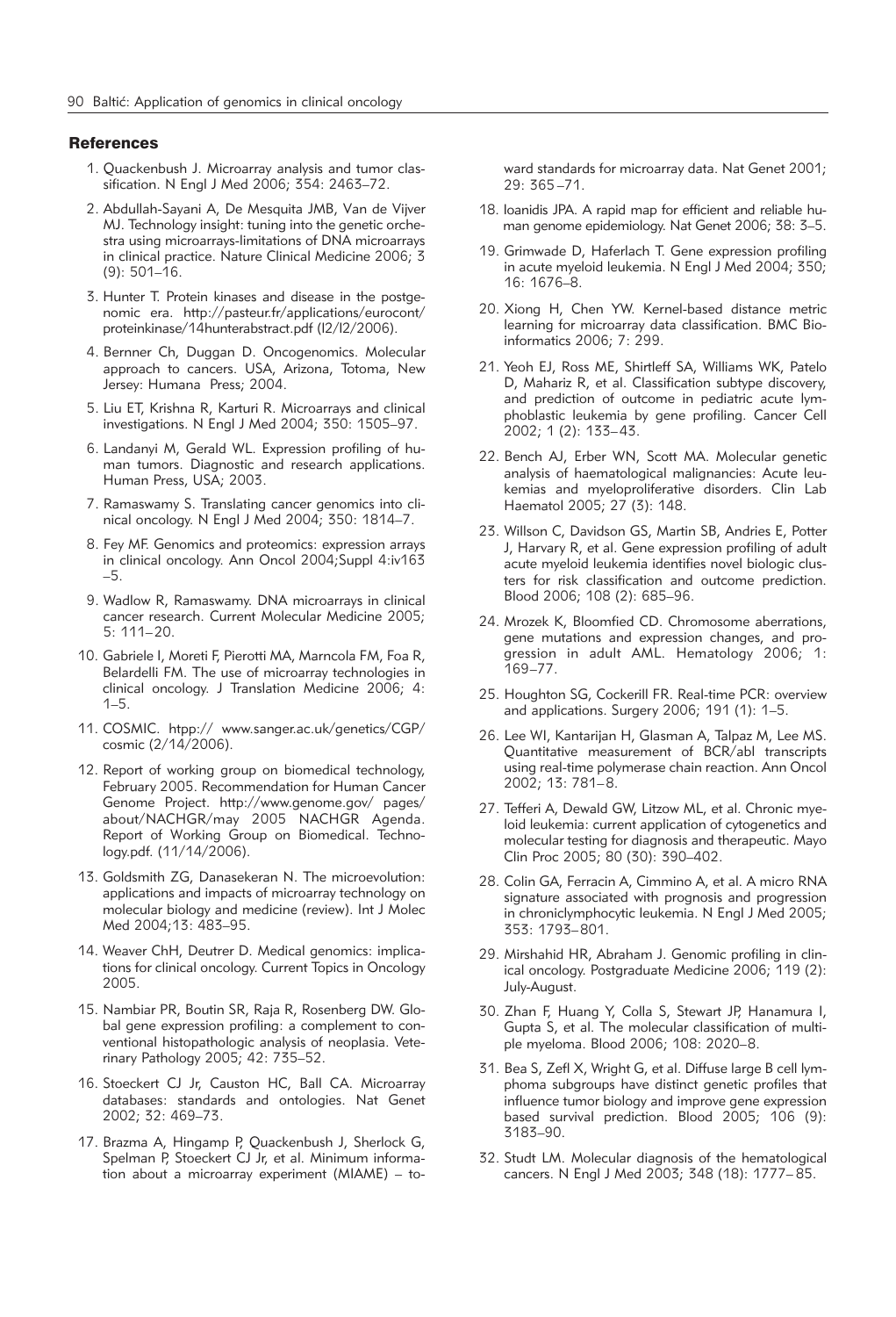- 33. Pasgualucci L, Compagno M, Holdsworth J, et al. Inactivation of the PRDM1/BLIMP1 gene in diffuse large B cell lymphoma. N Engl J Med 2006; 354 (2): 311–17.
- 34. Polsen CB, Broup R, Nielsen FC, Borregoard N, Hansen M, Gronbaek K, et al. Microarray-based classification of diffuse large B-cell lymphoma. Eur J Hematol 2005; 74 (6): 453.
- 35. Savage KJ, Monti S, Kutok JL, Cattoretti G, Neubarger D, De Leval L, et al. The molecular signature of mediastinal large B cell lymphoma diffuse from that of other diffuse large B-cell lymphomas and their features with classical Hodgkin lymphoma. Blood 2003; 102 (13): 3871–9.
- 36. Suguro M, Tagava H, Kagoma Y, et al. Expression profiling analysis of the CD5+ diffuse large B cell lymphoma subgroup: development of a CD5 signature. Cancer Sci 2006; 97: 868–74.
- 37. Monti S, Savage KJ, Kutok JK, et al. Molecular profiling of diffuse large B cell lymphoma reveals a novel disease subtype with brisk host inflammatory response and distinct genetic features. Blood 2005; 105 (5): 1851–61.
- 38. Humnel M, Beutnik S, Berger H. A biological definition of Burkitt's lymphoma from transcriptional A genome profiling. N Engl J Med 2006; 354 (23): 2419 –30.
- 39. Connors JM. Improving diagnosis and treatment of lymphomas with gene expression profiling. (Hematologist/jfm 05/review. 8/30/2006).
- 40. Roberts RA, Wright G, Rosenwold AR, et al. Loss of major histocompatibility class II gene and protein expression in primary mediastinal large B cell lymphoma is highly coordinated and related to poor patient survival. Blood 2006; 88 (1): 311–8.
- 41. Schraders M, Pfundt R, Straatman HM, et al. Novel chromosome imbalances in mantle cell lymphoma detected by genome wide array based comparative genomic hybridization. Blood 2005; 105 (4): 1686–93.
- 42. Bergamashi A, Kym YH, Wang P, Sorile T, Hernandez-Bousard T, Longing PE, et al. Distinct patterns of DNA copy number alteration are associated with different clinicopathological features and gene expression subtypes of breast cancer. Genes Chromosomes Cancer 2006; 45 (11): 1033–40.
- 43. Habel LA, Shak S, Jacobs MK, et al. A population based study: tumor gene expression and risk of breast cancer death among lymph node negative patients. Breast Cancer Res 2006; 8 (3): R 25.
- 44. Sorlic T, Perou CM, Tibshirani R, Aas T, Geisler S, Johansen H, et al. Gene expression patterns of breast carcinomas distinguish tumor subclasses with clinical implications. PNAS 2001; 98 (19): 10869 –74.
- 45. Reis-Filho JS, Westbury C, Pierga JM. The impact of expression profiling on prognostic and predicative testing in breast cancer. J Clin Pathol 2006; 59: 225–31.
- 46. Pritchard KI, Shepherd LE, O'Malley FP, et al. HER 2 and responsiveness of breast cancer to adjuvant chemotherapy. N Engl J Med 2006; 354: 20: 2103–11.
- 47. Cheny SH, Horng CF, West M, Huang E, Pittmans J, Tsou MH, et al. Genomic prediction of locoregional recurrence after mastectomia in breast cancer. J Clin Oncol 2006; Oct 01: 4594–4602.
- 48. Tonon G, Kin-Wong K, Maulik G, et al. High-resolution genomic profiles of human lung cancer. PNAS2005; 102: 9625–30.
- 49. Raponi M, Zhang Y, Yu J, Chen G, Lee G, Taylor JMG, et al. Gene expression signatures for prediction prognosis of squamous cell and adenocarcinoma of the lung. Cancer Res 2006; 66: 7466–72.
- 50. Takeuchi T, Tomida S, Yatabe Y, Kosaka T, Osada H, Zanagisawa K, Mitsudomit T, Takahashi T. Expression profile-defined classification of lung adenocarcinoma shows close relationship with underlying major genetic changes and clinicopathologic behaviors. J Clin Oncol 2006; 24 (11): 1679–88.
- 51. Albin A, Pfeffer U. A new tumor suppressor gene: invasion, metastasis, and angiogenesis as potential key targets. J Natl Cancer Inst 2006; 98 (12): 800–1.
- 52. Granville CA, Dennis PA. An overview of lung cancer genomics and proteomics. Am J Resp Cell Mol Biol 2005; 32: 169–76.
- 53. Carbone DP. Lung cancer biology and transcription research. Program and abstracts of ASCOI 38th Annual Meeting, May 18–21, 2002, Orlando, Florida, Abstract -2.
- 54. Rom WN, Tchon-Wong KM. Functional genomics in lung cancer and biomarker detection. Am J Resp Cell Molecular Biology 2003; 24: 153–6.
- 55. Petty RD, Kerr KM, Murray GI, Nielson MC, Rooney PH, Bisset D, Collie-Duguid ESR. Tumor transcriptome reveals the predicative and prognostic impact of lysosome protease inhibitors in non-small cell lung cancers. J Clin Oncol 2006; 24 (11): 1729–44.
- 56. Chen HY, Yu SL, Chen CH, Chang GC, Chen CY, Yuan A, et al. A five-gene signature and clinical outcome in non small-cell lung cancer. N Engl J Med 2007; 356: 11–20.
- 57. Battacharyee A, Richards WG, Staunton J, Li C, Monti S, Vasa P, et al. Classification of human lung cancer by mRNA expression profiling reveals distinct adenocarcinoma subclasses. Golub@genome.wi.mit.edu (10/12/2006).
- 58. Liloglou T. DNA methylation profiling in lung cancer. 19th, European Association for Cancer Research Congress: Chip-based technologies – Agilent satellite symposium – abstract. July 3rd, 2006, Budapest.
- 59. Zakovski MF, Landanzi M, Kris MG. EGFR mutations in small-cell lung cancers in patients who have never smoked. N Engl J Med 2006; 355 (2): 213–5.
- 60. Spira A, Schmgr F, Beane J, Shah V, Liu G, Brody J. Impact of cigarette smoke on the normal airway transcriptome. Chest 2004; 125: 113–S.
- 61. Brody J, Spira A. State of the art. Chronic obstructive pulmonary disease, inflammation, and lung cancer. Proc Am Thoracic Society 2006; 3: 535–7.
- 62. Potti A, Mukherjee S, Petersen R, Dresman HK, Bild A, Koontz J, et al. A genome strategy of refine prog-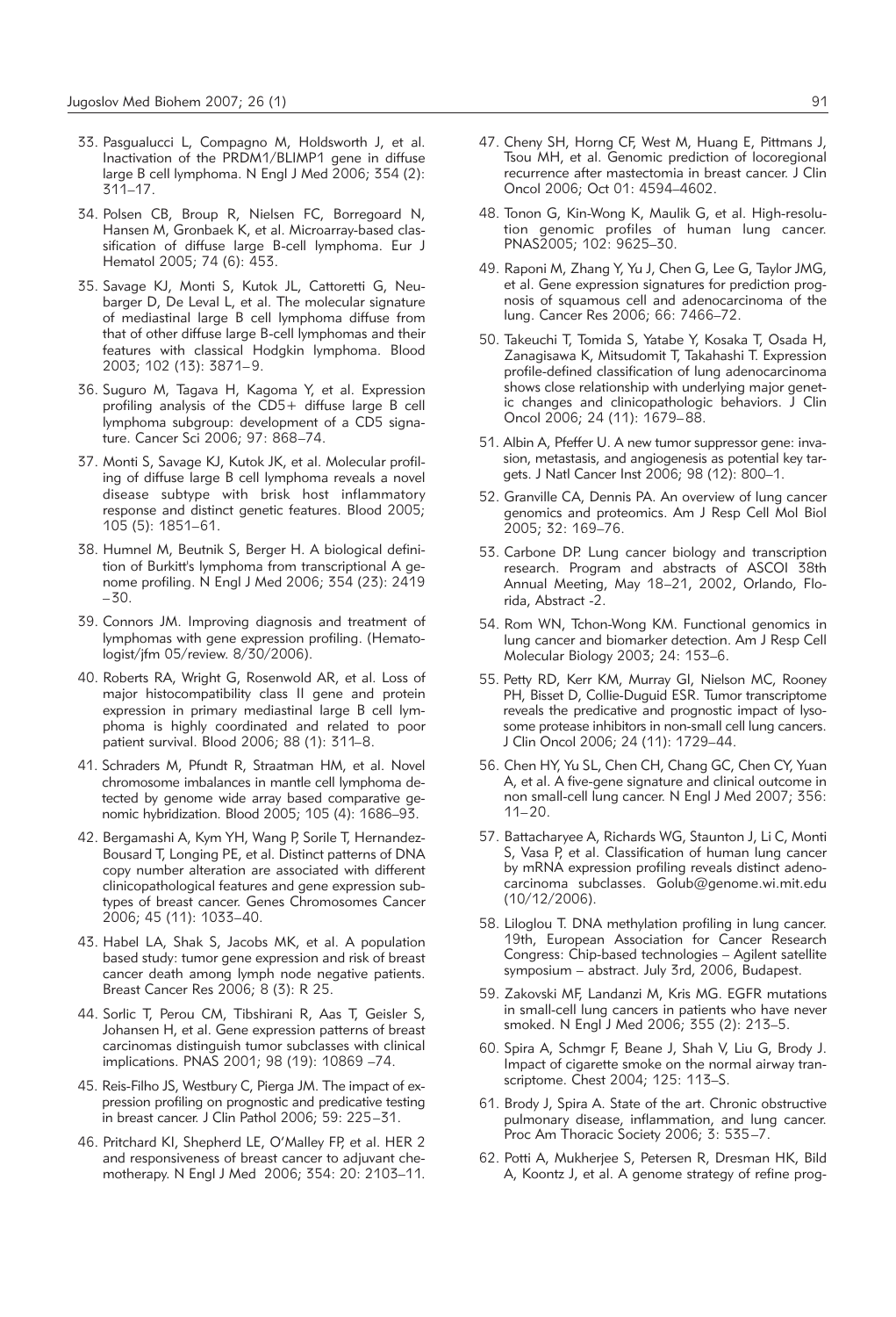nostic in early stage non-small cell lung cancer. N Engl J Med 2006; avg. 570–80.

- 63. Eschrich S, Yang I, Bloom G, et al. Molecular staging for survival prediction of colorectal cancer patients. J Clin Oncol 2005; 23: 3526–35.
- 64. Dehl F, Dressman D, He Y, et al. Detection and quantification of mutations in the plasma of patients with colorectal tumours. PNAS 2005102: 45: 16368–73.
- 65. Traverso G, Shabar A, Levin B, et al. Detection of APC mutation in fecal DNA from patients with colorectal tumors. N Engl J Med 2002; 346: 311–20.
- 66. Nelson W, De Marzo A, Isaacs WB. Prostate cancer. N Engl J Med 2003; 349: 366–81.
- 67. Wu J, et al. Processing oligonucleotide array data. Nature Biotechnology 2004; 22 (6): 656–8.
- 69. Bueno R, Loughlin KR, Powell MH, Gordon GJ. A diagnostic test for prostate cancer from gene expression profiling data. J Urol 2004;172 (2, part1): 903– 6.
- 70. Petersen LE, Ozen M, Erdem H, et al. Artificial neural network analysis of DNA microarray-based prostate cancer recurrence. CIBCB 2005: 1–8.
- 71. Hanson JA, Gillespie JW, Grower A, et al. Gene promotion methylation in prostate tumor associated stromal cells. J Natl Cancer Inst 2006; 98 (4): 255–61.
- 72. Wang E, Panelli MC, Zavaglia K, et al. Melanomarestricted genes. J Translation Med 2004; 2: 34.
- 73. Saldanha G, Potter L, Da Forno P, Pringle JH. Cutaneous melanoma subtypes show different BRAI and NRAS mutations frequencies. Clin Cancer Res 2006; 12: 4499–505.
- 74. Mandruzzato S, Callegaro A, Turcatel G, Francescato S, Montesco MC, Chirian-Silenti V, et al. A gene expression signature associated with survival in metastatic melanoma. J Translation Med 2006; 4: 50.
- 75. Meltzer PS. Genetic diversity in melanoma. N Engl J Med 2005; 353: 2104–7.
- 76. Bauer R, Wild PJ, Bataille F, Pauer A, Klinkhammer-Schalke M, et al. Prognostic relevance of P-cadherin expression in melanocyte skin tumors analysed by high-throughput tissue microarrays. J Clin Pathol 2006; 59: 699–705.
- 77. Nambiar S, Hengge UR. Gene expression patterns in melanoma reveal two independent predictors. Workshop: Microarray technologies in clinical oncology; potential and perspectives. June 30, 2005. Rome, 2005.
- 78. Tzankov A, Eschwendtner A, Augusti F, Figl M, Oberman EC, Dimhofer S, Went P. Diffuse large B-cell lymphoma with overexpression of cycline E substantives, poor standard treatment response and interior outcome. Clin Cancer Res 2006; 12: 2125–32.
- 79. Dollad-Filhart M. Quantitative in situ analysis of  $\beta$ catetin expression in breast cancer shows decreased expression is associated with poor prognosis. Cancer Res 2006; 66 (10): 5487–94.
- 80. Piccart-Gebhart MJ, Procter M, Leyland-Jones B, Goldhirsch A, Unteh M, Smith I, et al. Trastuzumab

after adjuvant chemotherapy in her-2 positive breast cancer. New J Eng Med 2005; 353 (16): 1659–72.

- 81. Barrier A, Van der Laan MJ. Colon cancer prognosis prediction by gene expression profiling. University of California, Berkeley, 2005 (http://www.bepress. com/ucbbiostat/paper178, 8/8/2006).
- 82. Barenston RA, Tenesa A, Farrington SM, et al. Identification and survival of carriers of mutations in DNA mismatch-repair genes in colon cancer. N Engl J Med 2006; 354: 2751–63.
- 83. Baltić V, Bogdanović G, Baltić M, Jurišić V, Stojiljković B. Apoptoza i maligna transformacija ćelija – klinička iskustva. U: Apoptoza. Eksperimentalna i klinička iskustva. Novi Sad: SANU, Ogranak u Novom Sadu; 2004. p. 81–97.
- 84. Waters JW, Mc Leod HL. Cancer pharmacogenomics: current and future applications. BBA 2003; 1603 (2): 99–111.
- 85. Paik S, Shak S, Tang E, et al. A mutagene assay to predict recurrence of tamoxifen treated, node-negative breast cancer. N Engl J Med 2004; 351: 2817– 26.
- 86. Nevins J. New genomic tests guide choice of chemotherapy in cancer patients. October 23, 2006 (http://www.Gammae.duke.edu/press/news 10230.6, 11/1/2006).
- 87. Lan S, Ling V. Application of pharmacogenoma for rational chemotherapy of lung cancers. http:// www.genomicbe.ca/research-tech/research-projectshealth-lung-cancer.htm (12/9/2006).
- 88. Citin KV, Albanasa L, Fuji K, et al. Application of expression genomic for predicting treatment response in cancer. Ann NY Acad Sci 2005; 1058: 186–95.
- 89. Ross MI. Early-stage melanoma: staging criteria and prognostic modeling. Clin Cancer Res 2006; 12: 2312s–2319s.
- 90. Wang X, Li N, Li H, Liu B, Qiu J, Chen T, Cao X. Silencing of human phosphatidylethanolamine-binding protein 4 sensitizes breast cancer cells to tumor necrosis factor alfa-induced apoptosis and cell growth arrest. Clin Cancer Res 2005; 11: 7545–53.
- 91. Kikucho T, Diago Y, Katagiri T, Tsunoda T, Okada K, Kakiuchi S, et al. Expression profiles of non-small cell lung cancers on cDNA microarrays: identification of genes for prediction of lymph node metastasis and sensitivity to anti-cancer drugs. Oncogene 2003; 22 (14): 2192–205.
- 92. Lu J, Getz G, Misaka GG, Alvarez-Savedra E, Lamb J, Peck D, et al. MicroRNA expression profiles classify human cancers. Nature 2005; 435: 834–8.
- 93. Meltzer PS. Cancer genomic: small RNAs with big impacts. Nature 2005; 435: 745–6.
- 94. Osada H, Takashi T. MicroRNAs in biological processes and carcinogenesis. Cancerogenesis 2007; 28 (1): 2–12.
- 95. Zhang L, Huang J, Yang N, Grwshock J, Megraw MS, Giannakakis A, et al. MicroRNAs exhibit high frequency genomic alterations in human cancer. PNAS 2006; 103 (24); 9136–41.